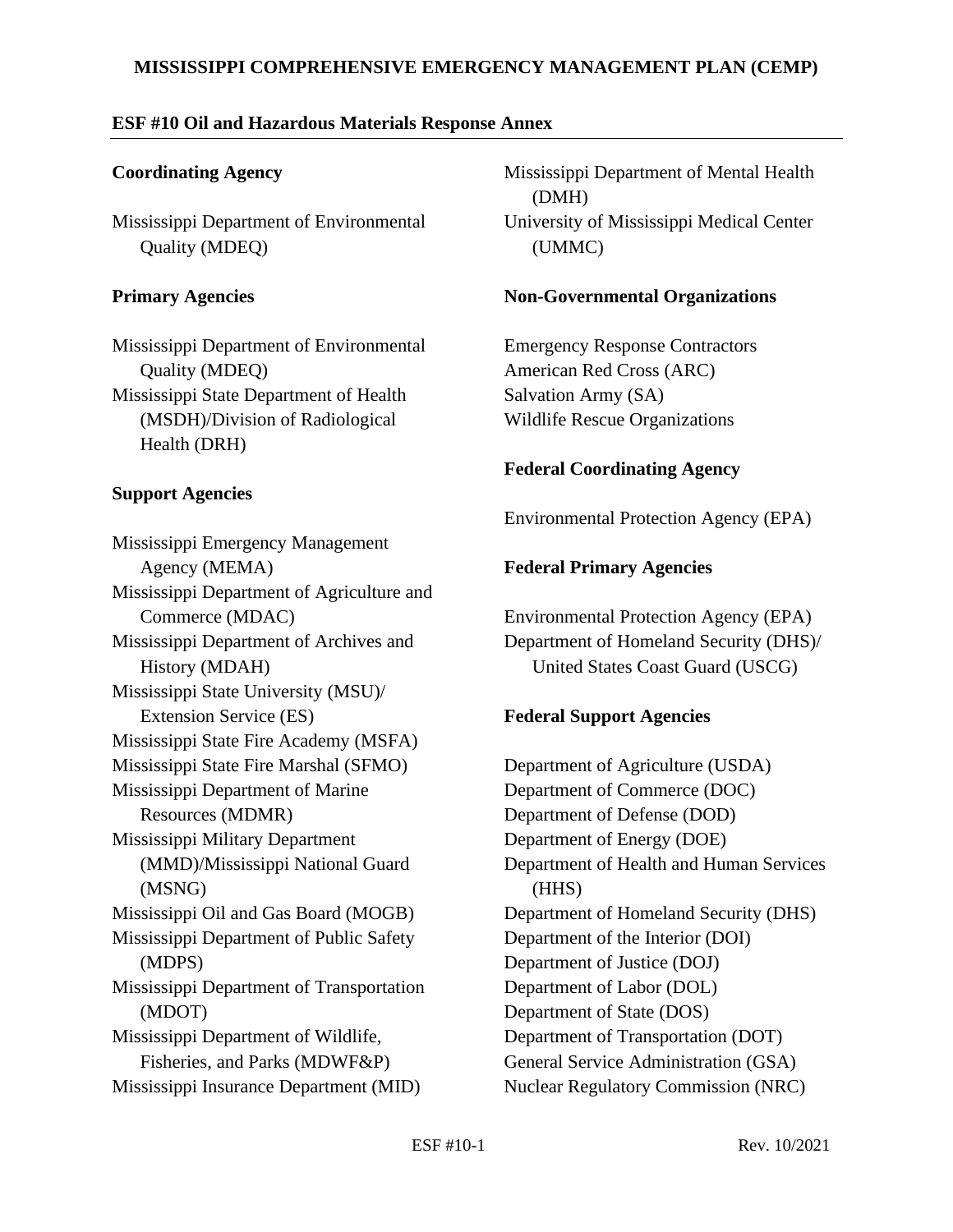**1. INTRODUCTION.** Emergency Support Function (ESF) #10 Oil and Hazardous Material Response supports local, state, and tribal entities, voluntary organizations, non-governmental organizations, and the private sector in managing oil and hazardous material response activities during domestic threats or in response to actual or potential incidents.

**a. Purpose.** The purpose of this ESF is to provide state support to local, state, and tribal governments in response to an actual or potential unplanned discharge or release of hazardous materials following catastrophic disasters, industrial accidents, and radiological incidents not from a fixed nuclear facility, transportation incidents, or other major events.

The Mississippi Radiological Emergency Preparedness Plan (MREPP) addresses radiological incidents deriving from fixed nuclear facility emergencies.

The success of this effort requires the coordination, pooling, and networking of both available and obtainable oil and hazardous material response resources provided by state agencies, local government entities, voluntary organizations, or other providers.

The term "obtainable" means other necessary resources that must be acquired through contract, lease, purchase, mutual aid agreements, or otherwise from outside the inventory or control of participating agencies. These resources may be in such forms as facilities, personnel, equipment, materials, supplies, consulting services, easements, rights-of-way, technical assistance, or others.

**b. Scope.** This Annex is used to respond to incidents where a threatened or actual incident exceeds local response capabilities. It is also to be used when Mississippi's capabilities are exceeded and federal government response is requested. If local government oil and hazardous material response capabilities or resources become overwhelmed and unable to meet emergency or major disaster needs, ESF #10 will be activated to support those affected. This support will be provided in accordance with the State Comprehensive Emergency Management Plan (CEMP) and the National Response Framework (NRF).

If federal ESF #10 is activated to assist local, state, or tribal governments, the U.S. Environmental Protection Agency (EPA) is the primary agency in the inland zone. The Department of Homeland Security(DHS)/US Coast Guard (USCG) is primary for oil and hazardous materials spills in coastal waters and major inland waterways. The EPA, DHS, and the USCG interact so that whichever is the primary, the other is the major support agency.

**2. RELATIONSHIP TO THE WHOLE COMMUNITY.** This section describes how ESF #10 relates to other elements of the whole community.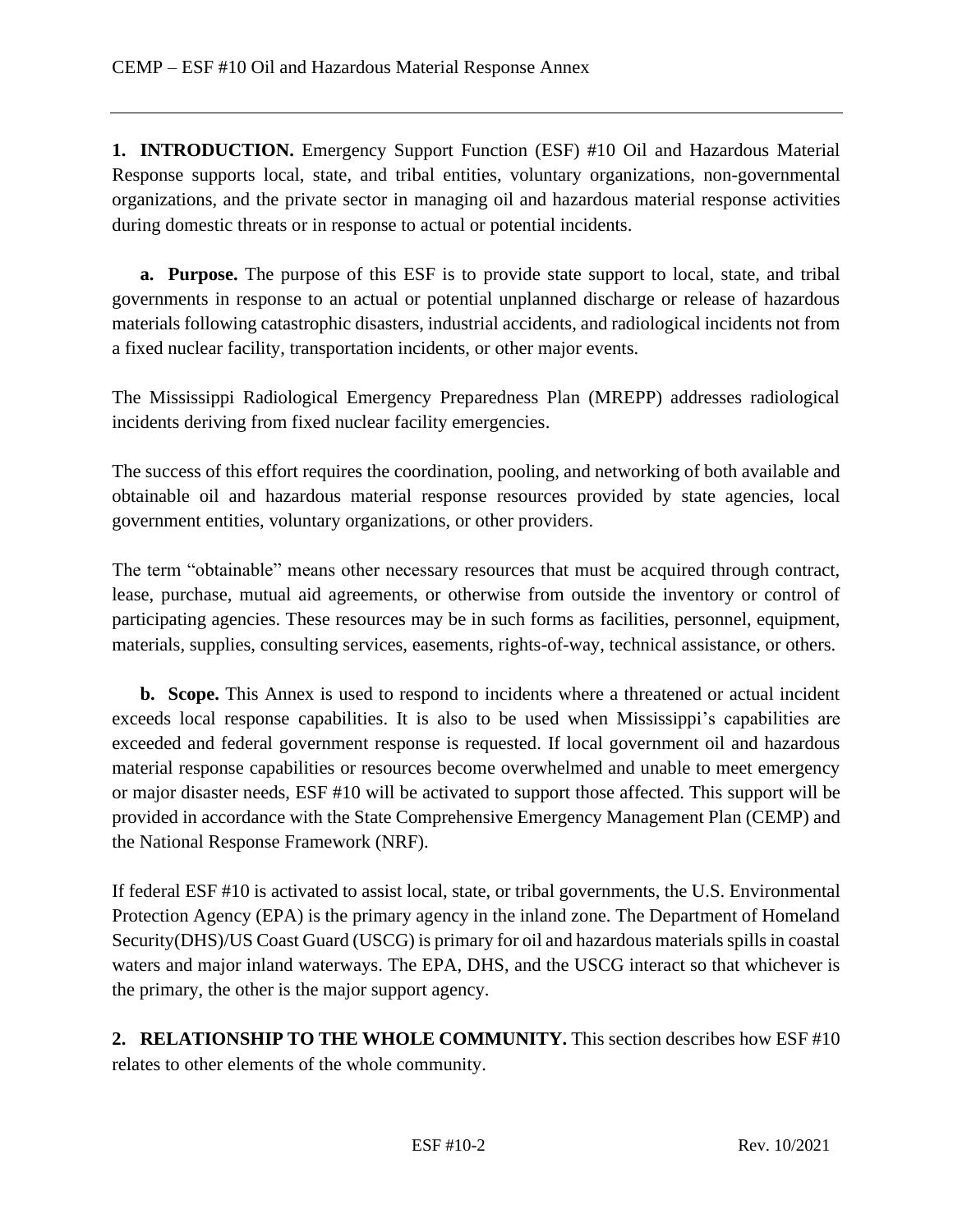**a. Federal Government.** Code of Federal Regulations (CFR), 40 CFR Part 300 - National Oil and Hazardous Substances Pollution Contingency Plan, more commonly called the National Contingency Plan (NCP), is the federal government's blueprint for responding to both oil spills and hazardous substance releases. The NCP results from efforts to develop a national response capability and promote coordination among the hierarchy of responders and contingency plans.

Two of the key provisions of the NCP are the establishment of the National Response Team (NRT) and Regional Response Teams (RRT) and their roles and responsibilities in the National Response system.

**(1) National Response Team.** The NRTs plan and coordinate responses, guide regional response teams, coordinate a national preparedness planning and response program, and facilitate research to improve response activities. EPA serves as the lead agency within the NRT.

**(2) Regional Response Team.** RRTs conduct preparedness, planning, and response at the regional level. The RRT consists of a standing team of representatives of each federal agency that is a member of the NRT and tribal, state, and local government representatives. It also consists of an incident-specific team of standing team members that are activated for a response. The RRT also provides oversight and consistency review for area plans within a given region.

**b. Local, State, and Tribal Governments**. Primary responsibility for managing incidents involving oil and hazardous material response usually rests with local, state, and tribal authorities and the private sector, which own and operate many of the oil and hazardous material response resources. State governments may have environmental response programs that supplement local governments for larger-scale or more complex responses. As such, a federal response must acknowledge local, state, tribal oil, and hazardous material response policies, authorities, and plans that manage response processes and prioritize the movement of relief personnel and supplies during emergencies.

When activated to respond to an oil or hazardous materials incident, the primary agencies for ESF #10 develop work priorities in coordination with local, state, tribal, and federal entities and coordinate activities with them at an Incident Command Post (ICP), Joint Field Office (JFO), or local/state Emergency Operating Centers (EOC).

**c. Private Sector/Non-governmental Organizations.** The private sector owns many facilities that manufacture, use, and manage oil and hazardous materials. Under the NCP, the parties responsible for oil discharges and hazardous substance releases must clean them up or reimburse the government for the response. The Comprehensive Environmental Response, Compensation, and Liability Act (CERCLA), Clean Water Act (CWA), and the Oil Pollution Act (OPA) provide certain defenses to liability.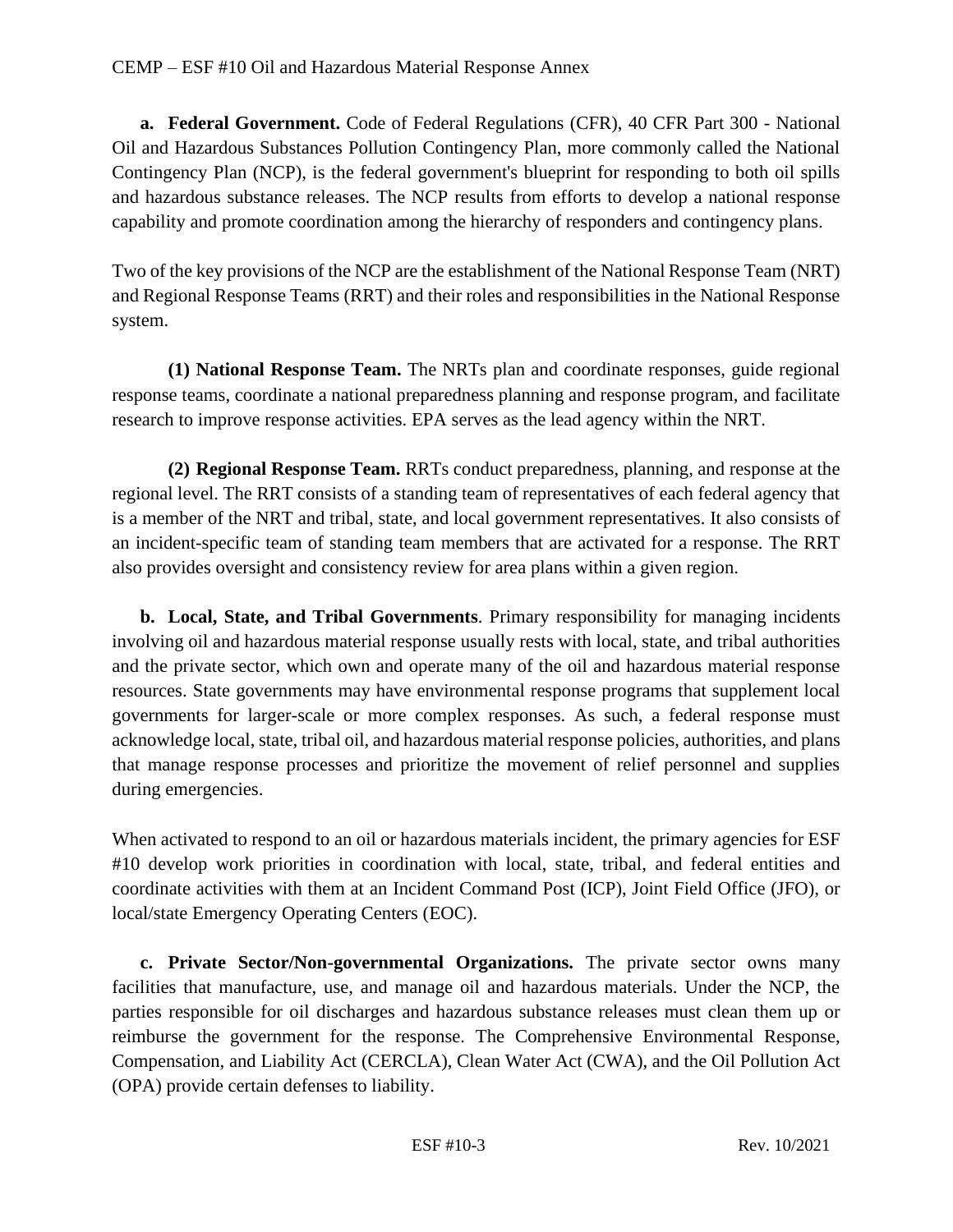EPA and DHS/USCG On-scene Coordinators (OSCs) employ private contractor resources to conduct federal response actions. Other parties responsible for cleaning up releases may also hire private contractors to perform the work.

Due to the hazardous nature of the work, public volunteers are not typically used in oil and hazardous materials response. However, in extraordinary situations, they may be used to assist in less hazardous support functions. Some non-governmental organizations may also contribute specific skills, such as wildlife recovery and rehabilitation.

**3. CORE CAPABILITIES AND ACTIONS.** This section outlines the ESF roles aligned to core capabilities. The following table lists the Response core capability that ESF #10 most directly supports, along with the related ESF #10 action. Though not listed in the table, all ESFs, including ESF #10, support the Core Capabilities of Planning, Operational Coordination, and Public Information and Warning:

| <b>Core Capability</b>         | <b>ESF #10 - Oil and Hazardous Material Response</b>                           |
|--------------------------------|--------------------------------------------------------------------------------|
| <b>Environmental</b>           | Conduct actions to detect and assess the nature and extent of oil<br>$\bullet$ |
| <b>Response/Health and</b>     | and hazardous materials releases.                                              |
| <b>Safety</b>                  | Take actions as appropriate to stabilize the release and prevent<br>$\bullet$  |
|                                | the spread of contamination; conduct environmental clean-up                    |
|                                | actions and decontaminate buildings and structures; and manage                 |
|                                | wastes.                                                                        |
|                                | Follow applicable health and safety requirements for ESF #10                   |
|                                | responders and coordinate, as needed, with Worker Health and                   |
|                                | Safety Support Annex response activities.                                      |
|                                |                                                                                |
| <b>Critical Transportation</b> | For incidents where transportation infrastructure or routes are                |
|                                | contaminated by oil or hazardous materials:                                    |
|                                | Help identify safe evacuation and ingress routes; assess the                   |
|                                | nature and extent of contamination, and clean up and/or                        |
|                                | decontaminate infrastructure and routes.                                       |
|                                |                                                                                |
|                                | For incidents involving a blast or explosion associated with a                 |
|                                | Chemical, Biological, Radiological, Nuclear, or Explosive                      |
|                                | (CBRNE) threat agent resulting in a contaminated debris field:                 |
|                                | ESF #3 leads federal actions to clear critical transportation                  |
|                                | routes of CBRNE-contaminated debris during the emergency                       |
|                                | phase, in consultation with ESF #10. ESF #10 assumes                           |
|                                | leadership for the management of CBRNE-contaminated debris                     |
|                                | after the emergency phase is over.                                             |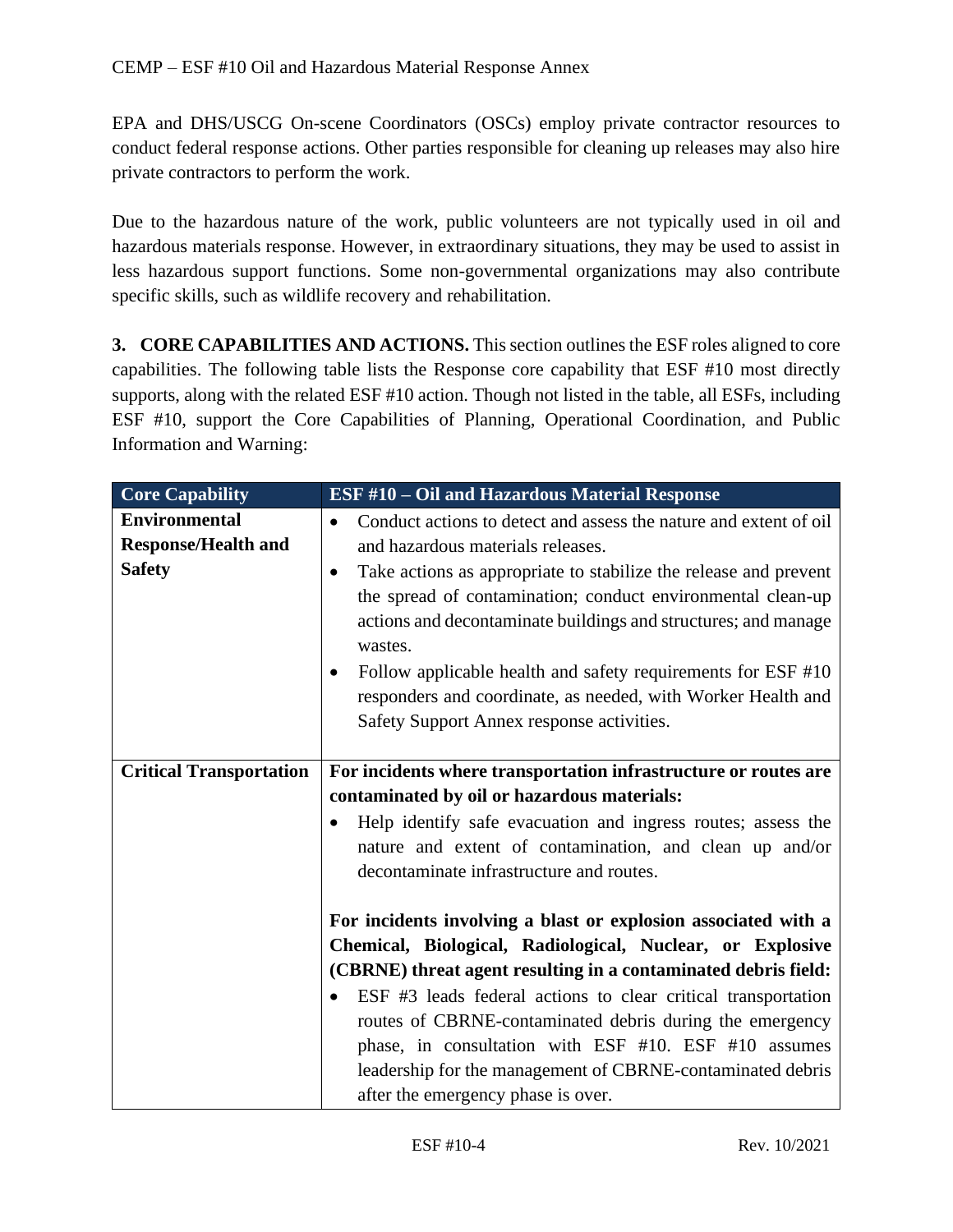| <b>Core Capability</b>                          | <b>ESF #10 – Oil and Hazardous Material Response</b>                                                                                                                                                                                                                                                                                                                                                                                                                                                           |
|-------------------------------------------------|----------------------------------------------------------------------------------------------------------------------------------------------------------------------------------------------------------------------------------------------------------------------------------------------------------------------------------------------------------------------------------------------------------------------------------------------------------------------------------------------------------------|
| <b>Infrastructure Systems</b>                   | For incidents where infrastructure is contaminated by oil or<br>hazardous materials:<br>Assess the nature and extent of contamination and clean up<br>and/or decontaminate infrastructure.                                                                                                                                                                                                                                                                                                                     |
| <b>Public Information and</b><br><b>Warning</b> | Provide the technical expertise to support the preparation of<br>$\bullet$<br>Federal public information related to the environmental<br>response supporting ESF #15 External Affairs.<br>In some cases, it is recognized that it may be necessary for<br>responding to the EPA and DHS/USCG OSCs to communicate<br>with the media/public on tactical operations and matters<br>affecting public health and safety directly from the scene,<br>particularly during the early stages of the emergency response. |

# **4. POLICIES.**

**a.** Through the State Emergency Operations Center (SEOC), the Mississippi Emergency Management Agency (MEMA) will maintain overall direction, control, and coordination of the incident response and recovery efforts through coordination with all participating agencies to include federal agencies tasked by the Federal Emergency Management Agency (FEMA).

**b.** As the coordinating agency for ESF #10, the Mississippi Department of Environmental Quality (MDEQ) will appoint an Emergency Coordinating Officer (ECO) to work in conjunction with MEMA, other local, state, tribal, and federal agencies in an emergency oil and hazardous material response capacity at the SEOC.

**c.** MDEQ is the primary vehicle for coordinating state agency activities under ESF #10. MDEQ carries out state planning and response coordination for oil and hazardous materials incidents and works in coordination with the ESF Leaders' Group regarding ESF #10 preparedness with other ESF elements.

**d.** MDEQ carries out the ESF #10 responsibilities under the CEMP to coordinate, integrate, and manage overall federal efforts to detect, identify, contain, clean up, dispose of, or minimize releases of oil or hazardous materials, and prevent, mitigate, or minimize the threat of potential releases, in accordance with existing delegations of authority.

**e.** When ESF #10 is activated for potential or actual incidents of state significance involving oil or hazardous materials, the NCP serves as the basis for actions taken supporting the NRF and the Mississippi CEMP. In certain circumstances, some administrative procedures in the NCP can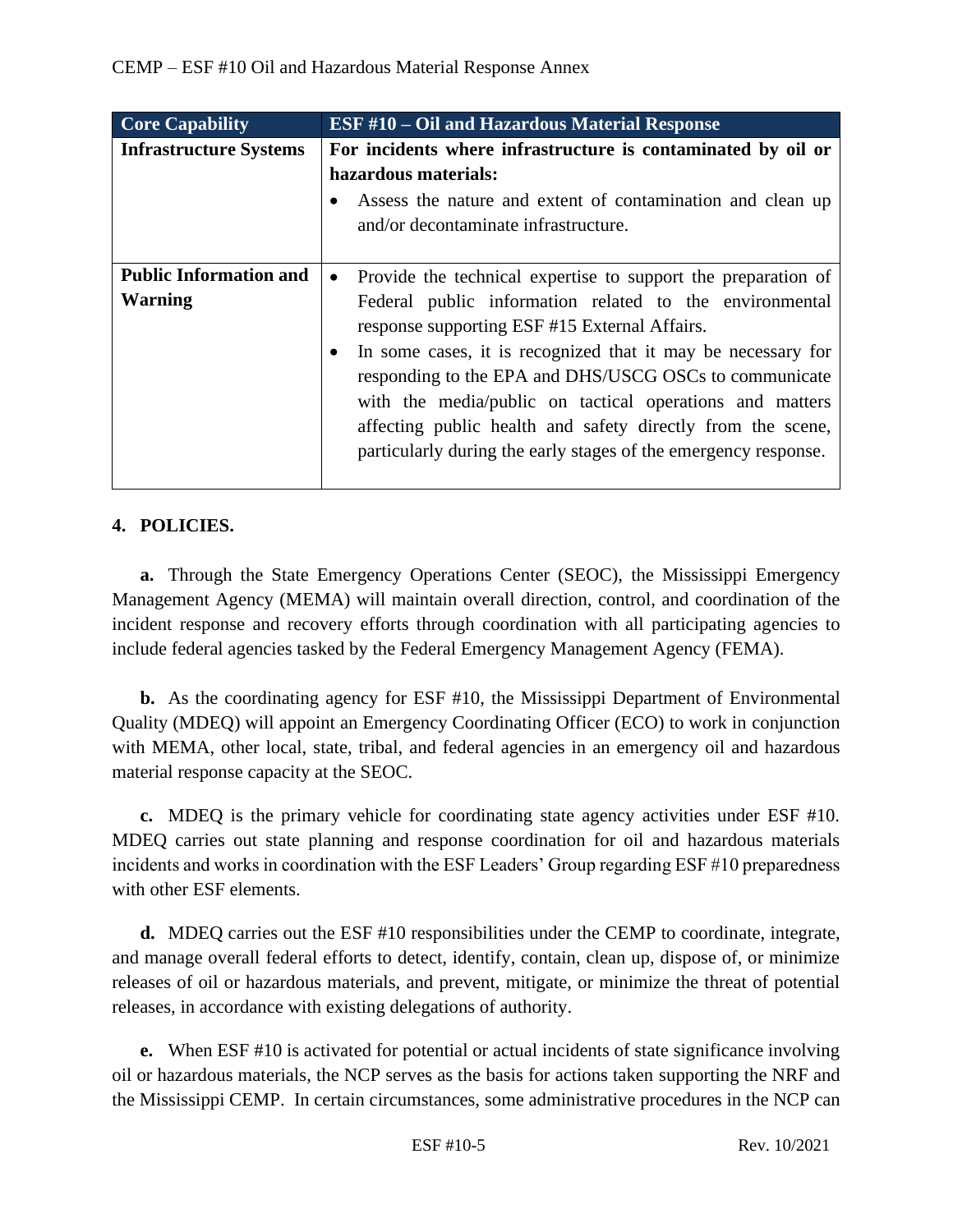be streamlined during the immediate response phase. NCP structures and response mechanisms remain in place during an incident.

**f.** Response actions carried out under ESF #10 are conducted in accordance with the CEMP and follow the guidelines described in the NCP.

**g.** The NCP requires that oil and hazardous materials releases be reported to the National Response Center (NRC) (See 40 CFR 300.125.).

**h.** For radiological/nuclear incidents, the Mississippi State Department of Health (MSDH)/Division of Radiological Health (DRH) will provide oversight and technical direction to primary and support agencies.

**i.** If state emergency oil and hazardous material response resources either have been exhausted or are expected to be exhausted before meeting the demand, the ECO for ESF #10 will recommend that assistance be requested from other states through the Emergency Management Assistance Compact (EMAC) or from FEMA.

**j.** The MDEQ ECO will coordinate from the SEOC or virtually, incident-dependent. However, a catastrophic event may require establishing an additional forward coordination element near the impacted area.

**k.** State oil and hazardous material response planning consider county and municipal oil and hazardous material response policies and plans used to control the movement of relief personnel, equipment, and supplies, as well as locally established priorities for determining precedence of movement.

# **5. CONCEPT OF OPERATIONS.**

### **a. Assumptions.**

**(1)** Existing state telecommunications infrastructure will provide the primary means for state government communications.

**(2)** Primary agencies (including MEMA) and support agencies will perform tasks under their authority, as applicable, in addition to missions received under the authority of MEMA.

**(3)** State or federal assistance may be required to identify and deploy resources from outside the affected area to ensure a timely, efficient, and effective response and recovery.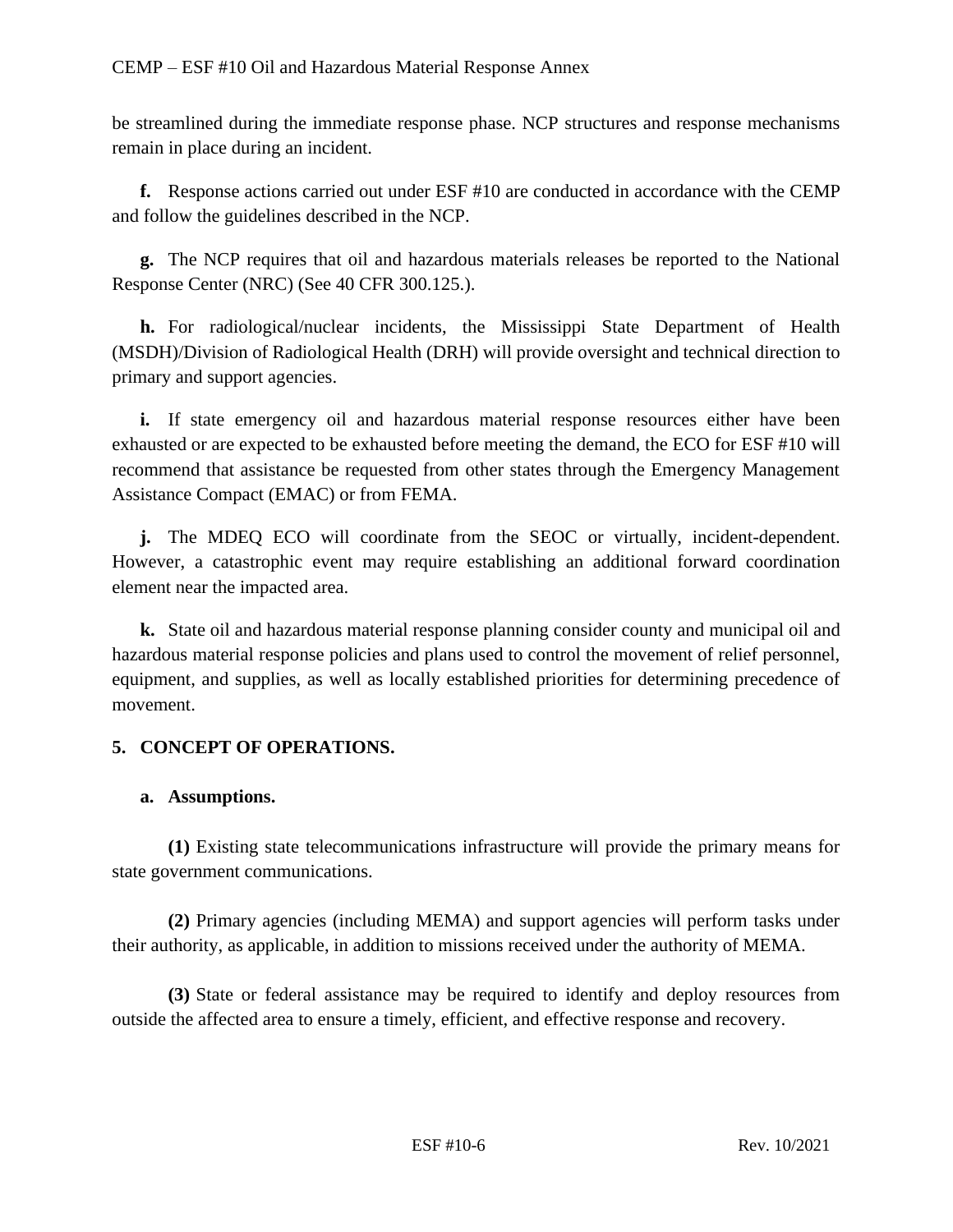#### CEMP – ESF #10 Oil and Hazardous Material Response Annex

**(4)** Numerous volunteering entities, both governmental and non-governmental, may mobilize personnel, supplies, and equipment to affected areas with neither coordination nor communication with the SEOC or deployed elements.

**(5)** Releases of hazardous materials and related problems may be the primary event or the secondary result of a prior event such as a major storm, earthquake, hurricane, act of terrorism, transportation disruption, or other mishaps.

**(6)** Improper handling of hazardous materials during transporting, manufacturing, packaging, or storing can transform what could have been a single event into a massive chain reaction with harmful consequences.

**(7)** Continued development of the transportation network and industrialization within the state leaves few areas considered risk-free from hazardous materials accidents.

**(8)** The population at risk from a single incident generally would be limited to at least one mile from the incident site.

**(9)** Although hazardous material accidents cannot be eliminated, the risk of serious accidents can be reduced through training, education, incentives, and awareness. Appropriate mitigation and preparedness activities improve the ability of emergency management personnel to respond to such incidents.

**(10)** The first responder to an incident will be adequately informed, trained, and equipped to assess the situation and effectively communicate needs.

**(11)** The resources of local, State, and Federal governments, separately or in combination with those of industry and other private/semi-private sources, will be utilized to the maximum extent possible to eliminate, reduce, or remove the hazard.

### **b. General.**

**(1)** MEMA will keep all responsible agencies informed of impending conditions (incident developments, weather, hazardous materials, or other events) that would cause them to assume a readiness posture for activating the SEOC for possible deployment to a forward area of operation or other activity.

**(2)** When ESF #10 is activated, ESF #5 Emergency Management and other appropriate support ESFs will be activated to support the event. ESF #10 will continually assess and develop action plans for ESF #5 to ensure all supporting agencies function appropriately and in a coordinated manner.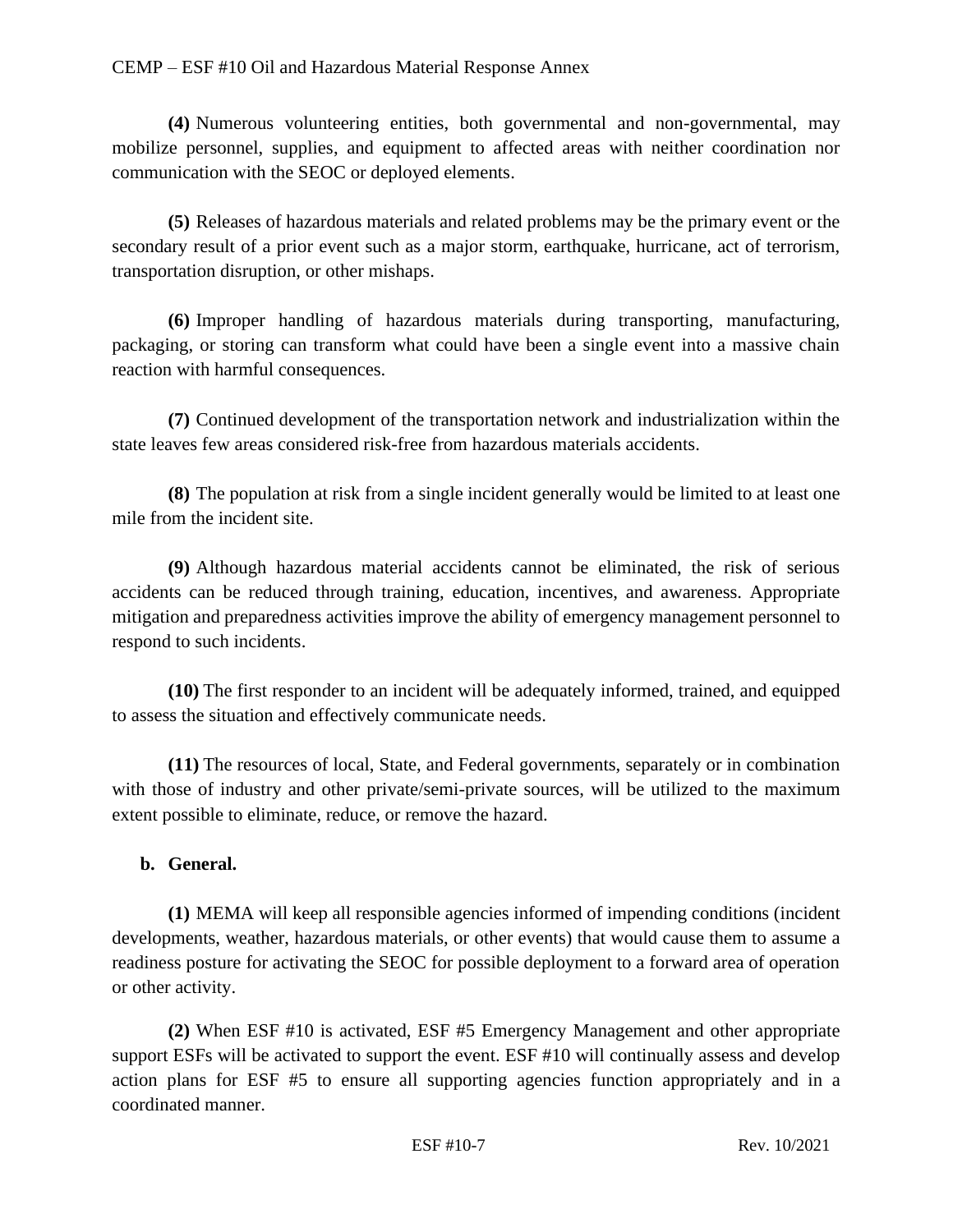**(3)** MDEQ will maintain liaison and coordinate/manage reporting of local, state, tribal, and federal stakeholders related to oil and hazardous material response.

**(4)** Most emergencies and disasters involve damage to property to some extent. Roads, bridges, public utility systems, public and private buildings, homes, and other facilities will have to be inspected, either cleared for use, reinforced, quarantined, or demolished to ensure safety.

**(5)** Before requesting EMAC or federal assets, all available local, private, semi-private, and state resources will be deployed through Statewide Mutual Aid Compact (SMAC) to the maximum extent possible.

**(6)** Through their county EOCs, local officials should be encouraged to be self-sufficient during the first 2–3 days of a disaster.

**(7)** Local officials and managers should channel their requests for assistance where possible through county EOCs.

**(8)** Local officials must conduct an initial damage assessment to determine the severity and magnitude of property damage in quantity, community impact, and dollar amount. These results will be reported to the SEOC, where appropriate response actions will be initiated. Where possible, such communication should be routed through the jurisdiction's county EOC.

**(9)** MEMA will provide public information to evacuees through the SEOC Joint Information Center (JIC), Mississippi Public Broadcasting (MPB), and commercial broadcast media.

**(10)** MEMA, in conjunction with local authorities, coordinates all ESFs outside the boundary or exclusion area. Such functions include security of the area, monitoring, shelter measures, coordination of evacuation efforts, public information, warning statements, and logistic requirements for the On-Scene Coordinator (OSC).

**(11)** MDEQ, Office of Pollution Control (OPC), is the official State OSC. The OSC coordinates and provides technical assistance for containment, operations, clean-up, and contractor support inside the exclusion area (hot zone). The OSC coordinates all on-scene requirements with the representative of the Primary Responsible Party (PRP).

**(12)** The SEOC will be the central point of coordination for state agencies tasked to handle an incident. The MEMA State Emergency Response Team (SERT) may be deployed to support on-site operations. If an on-site facility in the impacted area is available and unaffected, it may be used as an on-site state coordination center.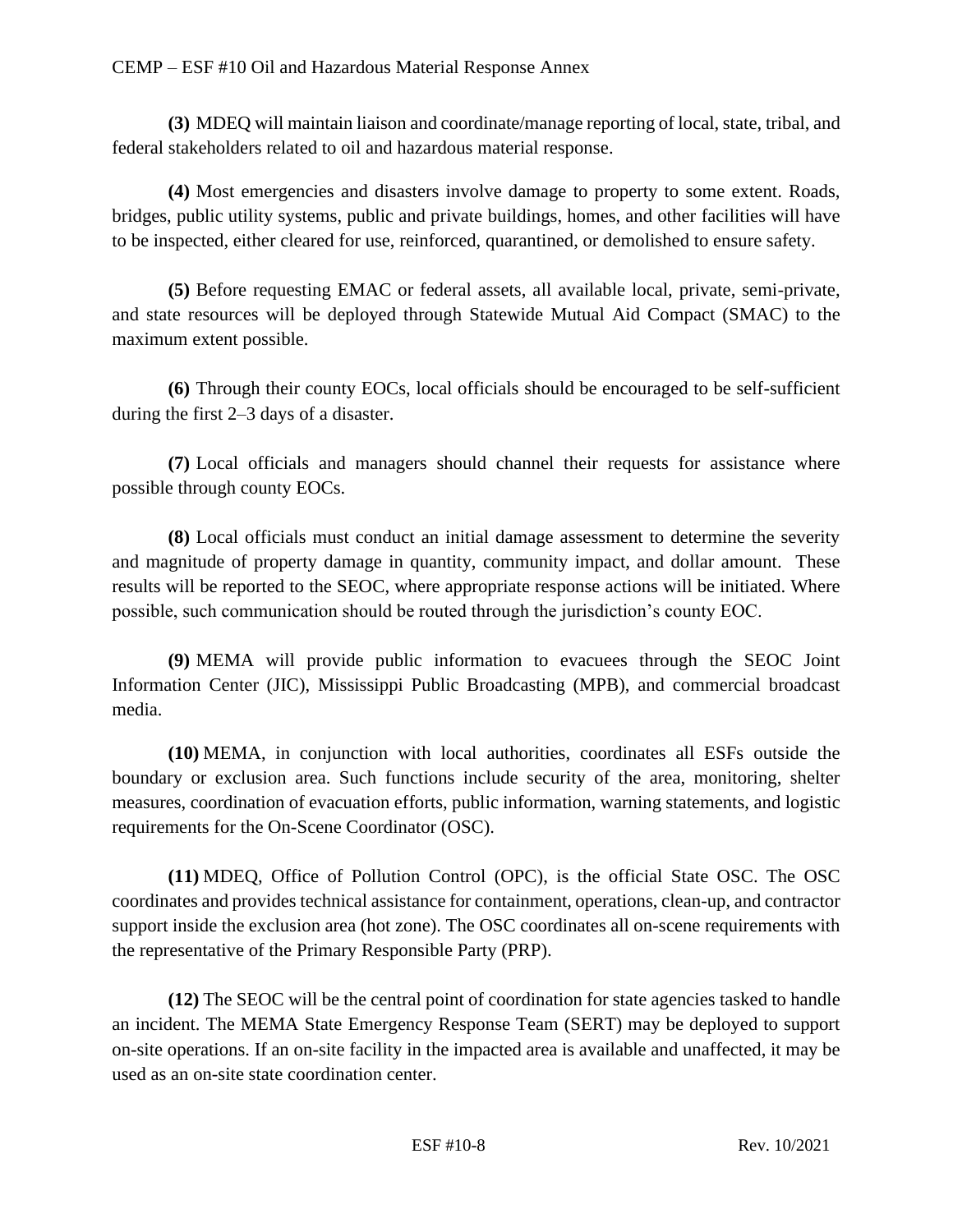**(13)** Each participating agency will coordinate its support with ESF #10. This coordination is essential whether the SERT or Field Assessment Team (FasT) may be operating from the SEOC.

**(14)** The Mississippi Emergency Response Commission (MERC), and in most cases the county Local Emergency Planning Committee (LEPC), have designated their respective EOCs as the office of record for Title III (T-III) data submitted by facilities subject to the Emergency Planning and Community Right-to-Know Act (EPCRA) of 1986.

**(15)** MDEQ and/or MSDH/DRH, depending on the nature of the hazard involved, will provide primary coordinating technical assistance and guidance toward implementing and administering contracts for the response, clean-up, and recovery.

**(16)** Member states may request assistance for this ESF. If state hazardous materials resources have either been exhausted or are expected to be exhausted prior to meeting the demand, MEMA will recommend that assistance be requested from other states through EMAC. Persons holding licenses, certificates, or other permits issued by a member state to perform emergency services applicable to this function shall be deemed licensed, certified, or permitted by the requesting state to render aid.

**(17)** MEMA coordinates the continued development and implementation procedures of EMAC with adjacent states for the augmentation of resources.

**(18)** MEMA may also recommend that assistance be requested from FEMA. Such a request would prompt the implementation of the NRF.

**(19)** If a JFO is established, state response personnel will be located with their federal counterparts and designated facilities as may be established.

**(20)** Working in coordination with the SEOC and SWP, the JIC will release special weather statements and warnings provided by the National Weather Service (NWS) to emergency workers and the general population. These releases will be made through the normal ESF #15 release networks, SWP AtHoc mass notifications, and additionally provided to emergency work sites, staging areas, and other incident support sites as needed.

# **6. ORGANIZATION.**

**a. State Emergency Operations Center.** In an incident or a major declared state emergency, the MDEQ ECO or the ESF #10 Emergency Coordination staff will support the SEOC virtually or take up positions at the SEOC, situationally dependent. A current list of agency emergency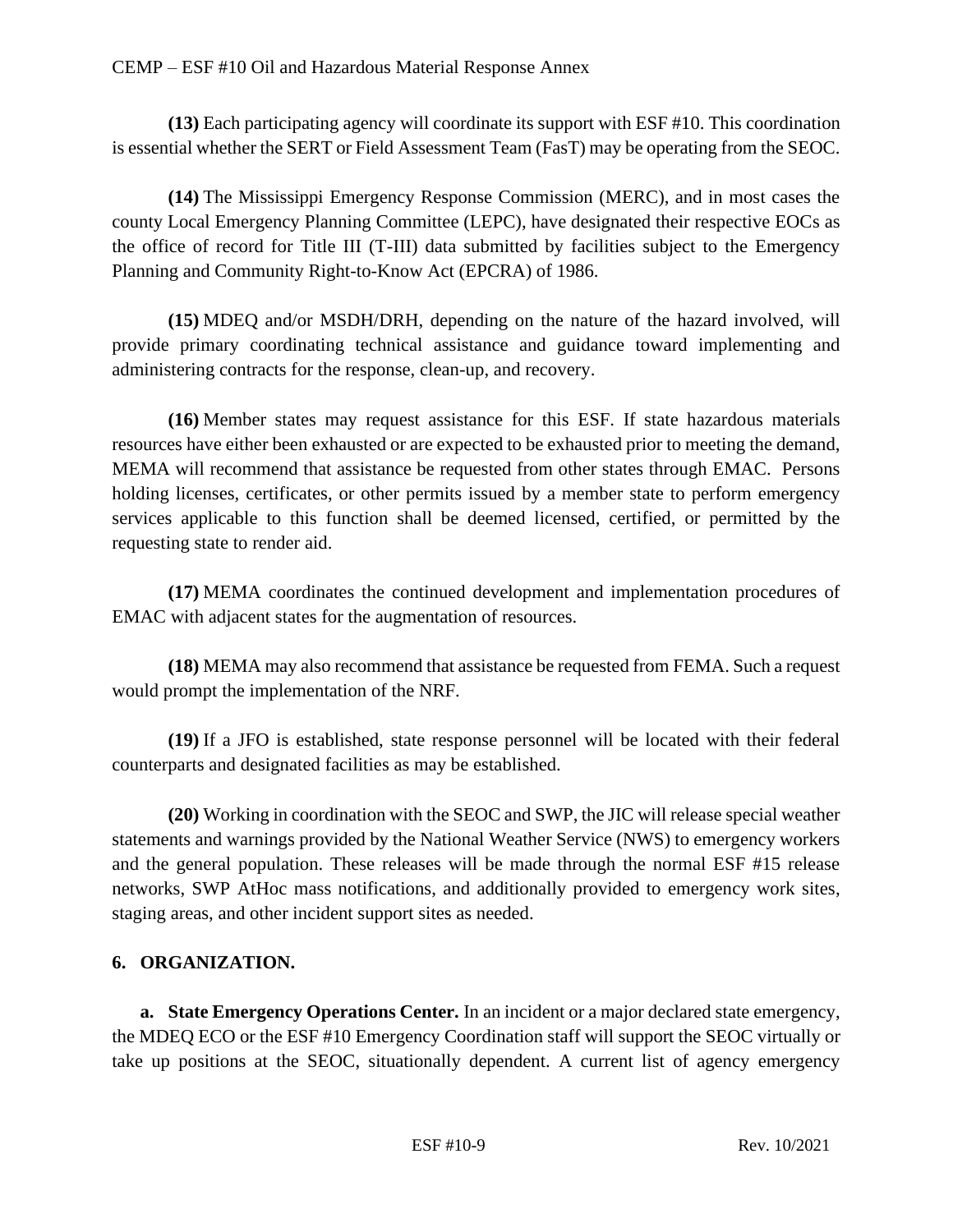notifications is maintained at this facility. ESF #10 is part of the SEOC Operations Section, Emergency Services Branch.

**b. SEOC Emergency Point of Contact.** The MEMA State Warning Point (SWP) within the SEOC operates 24/7/365. The SWP is manned by Emergency Telecommunicators and an Operations Section Watch Officer. Emergency contact info is as follows:

### **(1) SWP Emergency Telecommunicator(s):**

- **(a) Phone:** (601) 933-6876, 6877, 6878 or (800) 222-6362
- **(b) E-mail:** [commo1@mema.ms.gov,](mailto:commo1@mema.ms.gov) [commo2@mema.ms.gov,](mailto:commo2@mema.ms.gov) or [commo3@mema.ms.gov](mailto:commo3@mema.ms.gov)

## **(2) Operations Section Watch Officer:**

- **(a) Phone:** (601) 933-6671 or (800) 222-6362
- **(b) E-mail:** [watchdesk@mema.ms.gov](mailto:watchdesk@mema.ms.gov)

**c. SEOC Sections.** The SEOC maintains the standard four ICS sections:

**(1) Operations Section.** The Operations Section establishes strategy (approach methodology, etc.) and specific tactics/actions to accomplish the goals and objectives set by Command. Operations coordinates and executes strategy and tactics to achieve response objectives;

**(2) Planning Section.** The Planning Section coordinates support activities for incident planning and contingency, long-range, and demobilization planning. Planning supports Command and Operations in processing incident information and coordinates information activities across the response system;

**(3) Logistics Section.** The Logistics Section **s**upports Command and Operations in their use of personnel, supplies, and equipment. Performs technical activities required to maintain the function of operational facilities and processes;

**(4) Finance and Administration Section.** The Finance and Administration Section **s**upports Command and Operations with administrative issues and tracks and processes incident expenses. This includes such issues as licensure requirements, regulatory compliance, and financial accounting.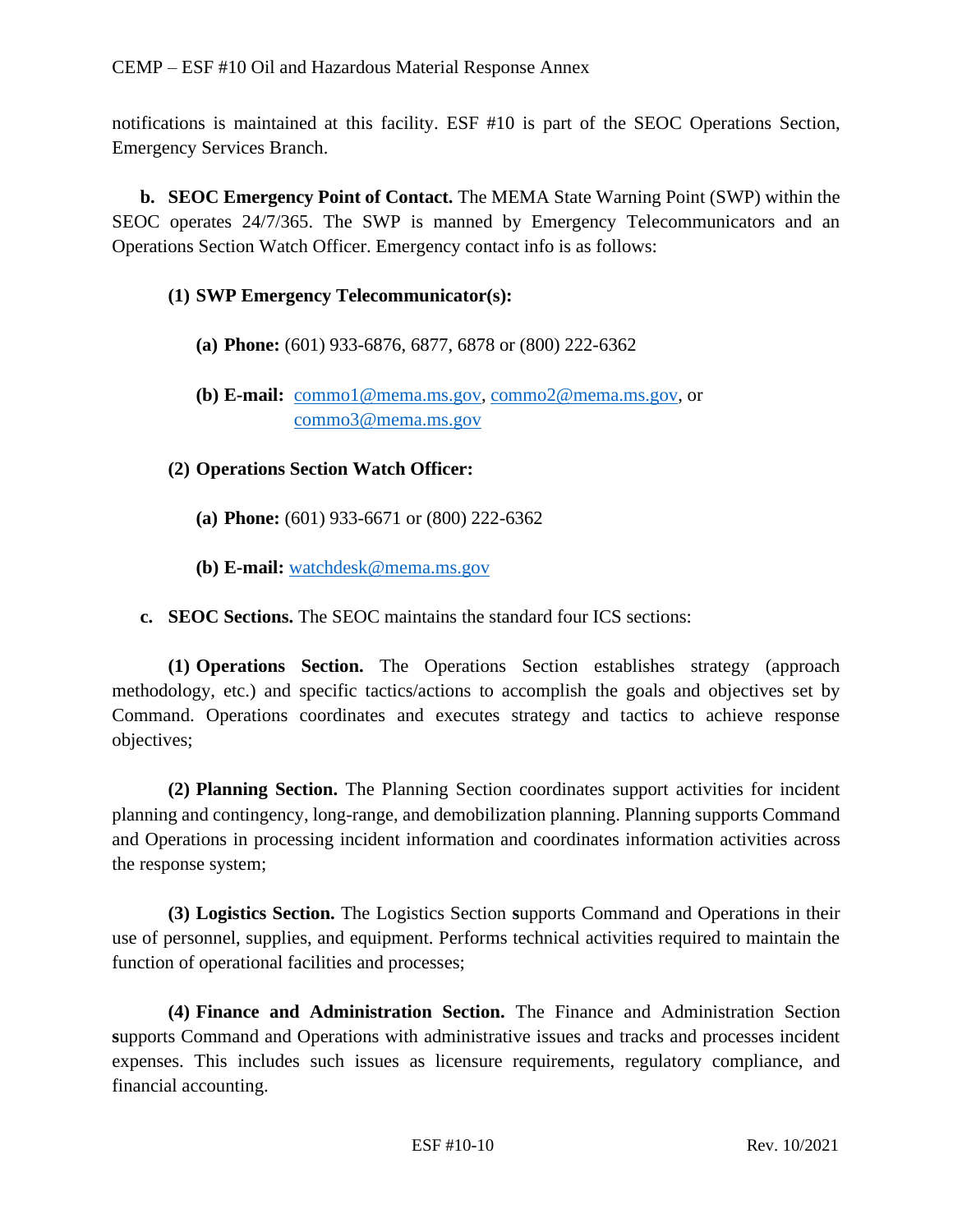See the SEOC Operations Section Chief (OSC), Watch Officer, or a SEOC Branch Director for a roster of incident-assigned Section Chiefs.

**d. SEOC Emergency Services Branch.** The SEOC maintains three branches within the Operations Section, Infrastructure, Emergency Services, and Human Services, each led by a Branch Director. The Emergency Services Branch Director position is a full-time MEMA Emergency Management Specialist. The Branch Director coordinates the activities of ESF #4 (Firefighting), ESF #8 (Public Health and Medical Services), ESF #9 (Search and Rescue), ESF #10 (Oil and Hazardous Material Response), ESF #13 (Public Safety and Security), and ESF #16 (Military Support to Civil Authorities) and is the first line of support for assigned ECOs. The Emergency Services Branch Director monitors and oversees branch administrative and incident activities, WebEOC actions, SITRoom updates, branch adherence to timelines and requirements, supports ECOs with incident coordinations, and conducts SEOC staff briefings, as needed.

Emergency Services Branch Director desk contact information: Phone (601) 933-6754, e-mail: [emergencyservices@mema.ms.gov.](mailto:emergencyservices@mema.ms.gov)

**e. SEOC Situation Rooms (SITRooms).** MEMA developed the Homeland Security Information Network (HSIN) Situation Rooms (SITRooms) to provide stakeholders with a virtual EOC platform to utilize during normal operations or an incident. The SITRooms provide excellent situational awareness for both SEOC and non-SEOC participants. The SITRooms have individual pods with attendee lists, chat capability, current incident priorities and objectives, current operational schedule and meeting times (battle rhythm), downloadable documents and maps, useful links, and video capability.

The event SITRooms utilized by the SEOC for a given event will use one of the following URLs:

<https://share.dhs.gov/msema> (Daily SITRoom: Level IV Normal Operations)

<https://share.dhs.gov/mema-incident> (General Incident SITRoom)

<https://share.dhs.gov/mema-incident1> (Severe Weather/Flooding SITRoom)

<https://share.dhs.gov/mema-incident2> (Hurricane/Tropical Storm SITRoom)

<https://share.dhs.gov/mema-incident3> (Other Emergency/Earthquake SITRoom)

<https://share.dhs.gov/mema-uas> (Unmanned Aerial Systems [UAS] SITRoom)

<https://share.dhs.gov/mrp> (Radiological SITRoom)

<https://share.dhs.gov/jicroom> (JIC SITRoom)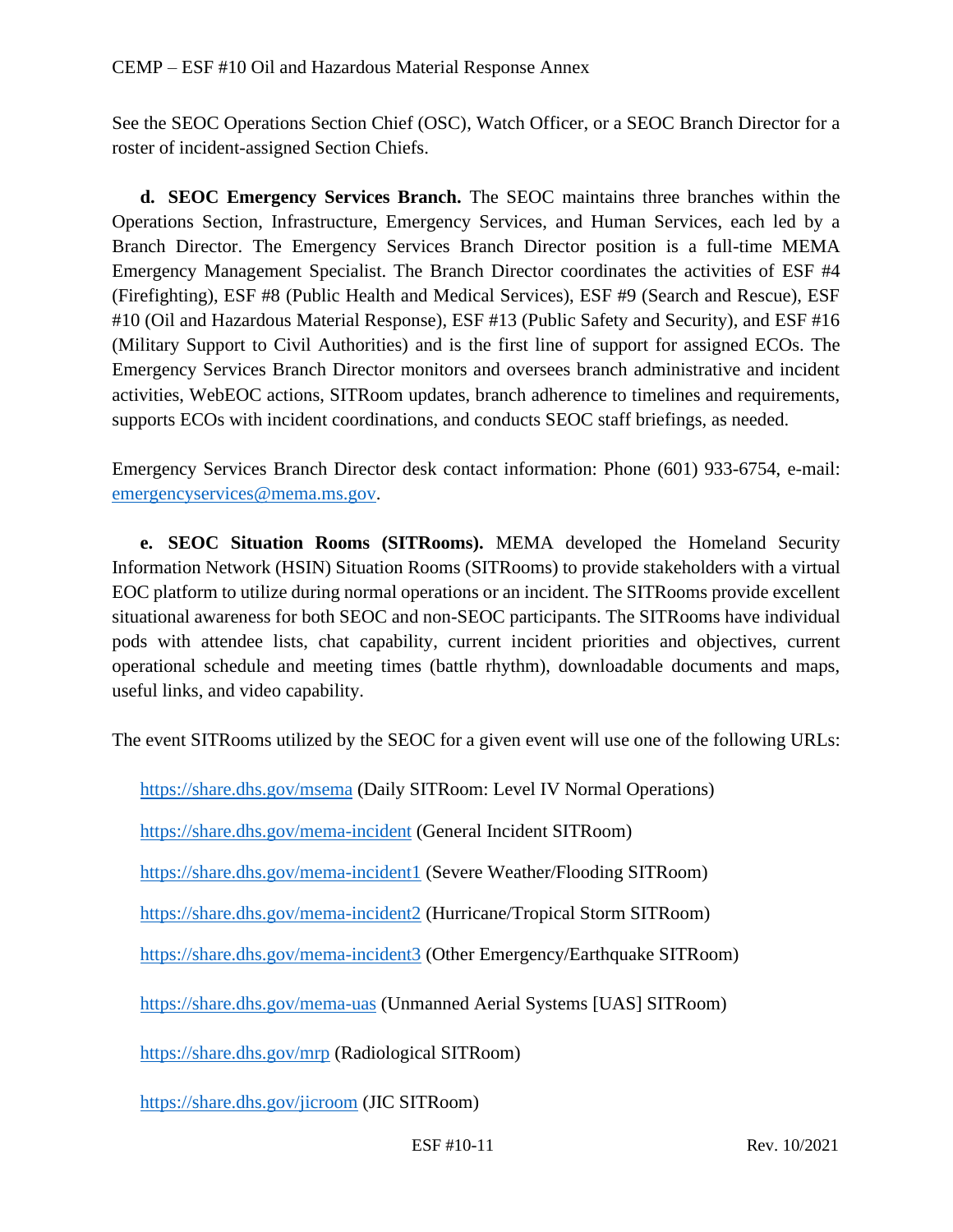<https://share.dhs.gov/ms-emac> (EMAC SITRoom)

<https://share.dhs.gov/msbeoc/> (MSBEOC SITRoom)

Many of the above-listed SITRoom may not be active during "blue-sky" or non-event periods. The active SITRooms will be published via mass notification before or during an event/incident.

**f. Administrative and Logistical Support.** All participating ESF #10 agencies are expected to:

**(1)** Coordinate their support with the ESF #10 coordinator;

**(2)** Receive administrative support from their parent organization with additional support from MEMA.

**(3)** Coordinate efforts with the SEOC, through the ESF #10 ECO and/or the Emergency Services Branch Director;

**(4)** Locate, identify, and set up their operational work areas and maintain logistical support for them;

**(5)** Maintain active accounts and have a working knowledge of WebEOC, the SEOC HSIN SITRoom, and Crisis Track;

**(6)** Attend and support briefings and other coordination meetings, whether at the SEOC, via telecommunications (HSIN SIT Room, ZOOM, or Microsoft Teams), or elsewhere;

**(7)** Maintain operational logs, messages, requests, and other appropriate documentation for future reference;

**(8)** Maintain maps, displays, status reports, and other information not included in the ESF #5 operations;

**(9)** Each ESF #10 agency with an automated financial management system will utilize that system to capture the incurred costs of all available, acquired, and contracted resources used during the support activities related to emergency or major disaster operations. Those agencies not having access to an automated system will utilize their existing system to capture all associated costs for reporting and potential reimbursement;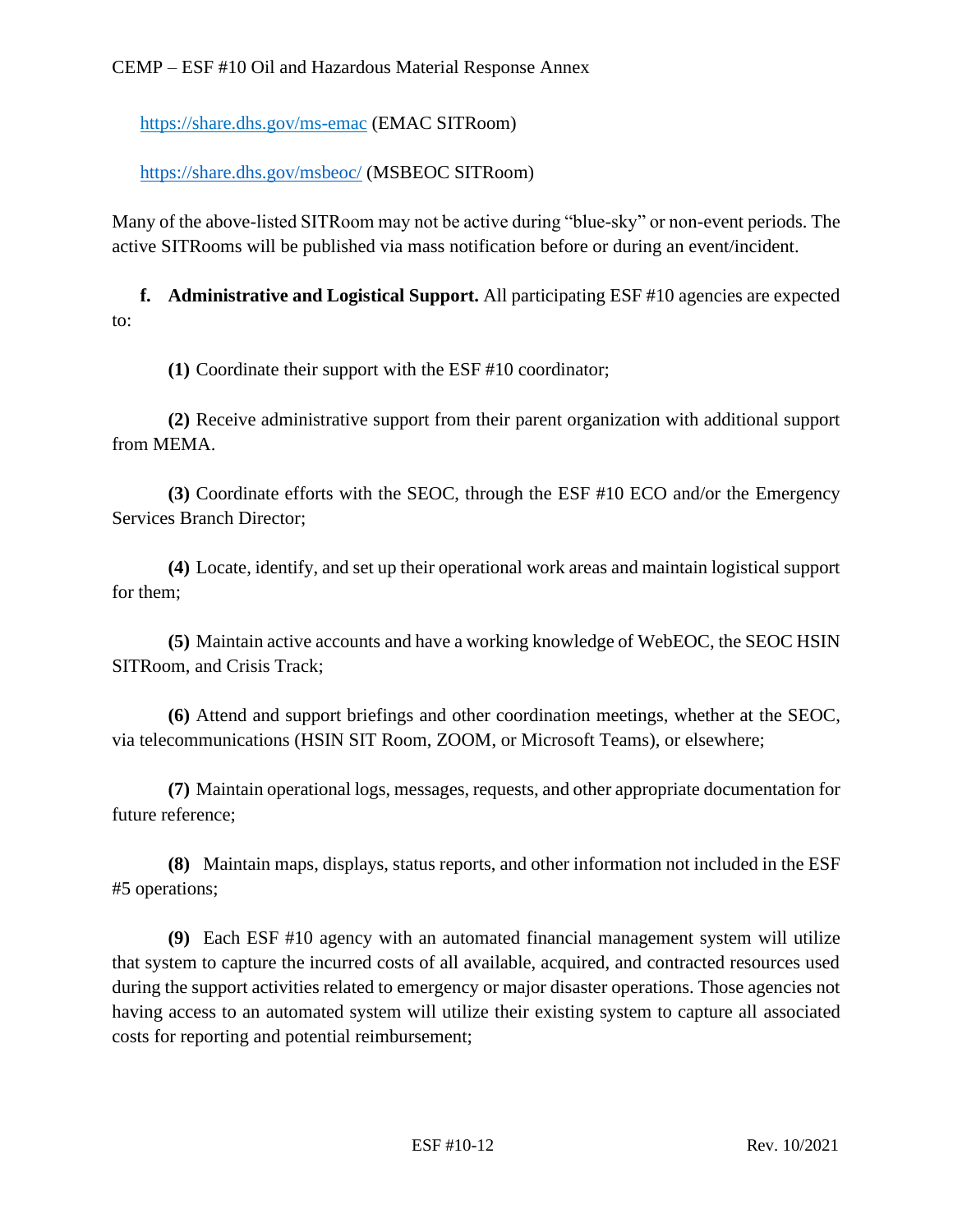#### CEMP – ESF #10 Oil and Hazardous Material Response Annex

**(10)** All ESF #10 agencies understand that their financial management system, automated or otherwise, used to capture their incurred costs during an emergency, major disaster, or exercise must comply with the applicable agency, state, and federal guidelines, rules, standards, and laws. This understanding is based on the knowledge that any reimbursement of incurred costs is subject to audit;

**(11)** Update the SEOC Emergency Services Branch Director on changes to the ESF #10 ECO Roster.

### **7. RESPONSIBILITIES AND ACTIONS.**

**a. Coordinating Agency.** As the coordinating and a primary agency for ESF #10, MDEQ is responsible for, but not limited to, the following:

### **(1) Preparedness.**

**(a)** Provide a list of MDEQ ECOs that will carry out the CEMP virtually or at the SEOC;

**(b)** In conjunction with MEMA and other support agencies, develop and maintain a Standard Operating Procedure (SOP) for this ESF #10 Oil and Hazardous Material Response Annex;

**(c)** MEMA will assist in the development and maintenance of the ESF #10 SOP;

**(d)** Maintain access to all SEOC personnel, systems, and documentation, including but not limited to the Infrastructure Branch Director, WebEOC, HSIN SITRooms, the CEMP and associated Annexes and Appendices, the MEMA Response Framework, and all SEOC policies and procedures;

**(e)** Ensure all agencies with ESF #10 responsibility have SOPs in place to perform appropriate levels of mitigation, preparedness, response, and recovery related to the event. Agencies will have completed mitigation and preparedness activities before the initiating event;

**(f)** Ensure ESF #10 elements are familiar with and operate in concert with the Incident Command System (ICS);

**(g)** Train and exercise ESF #10 personnel;

**(h)** Designate an ECO, alternate ECO, Public Information Officer (PIO), and an ESF #10 liaison to report, or support virtually, the SEOC, SERT, JFO, Rapid Needs Assessment Team (RNA), or other areas of operation.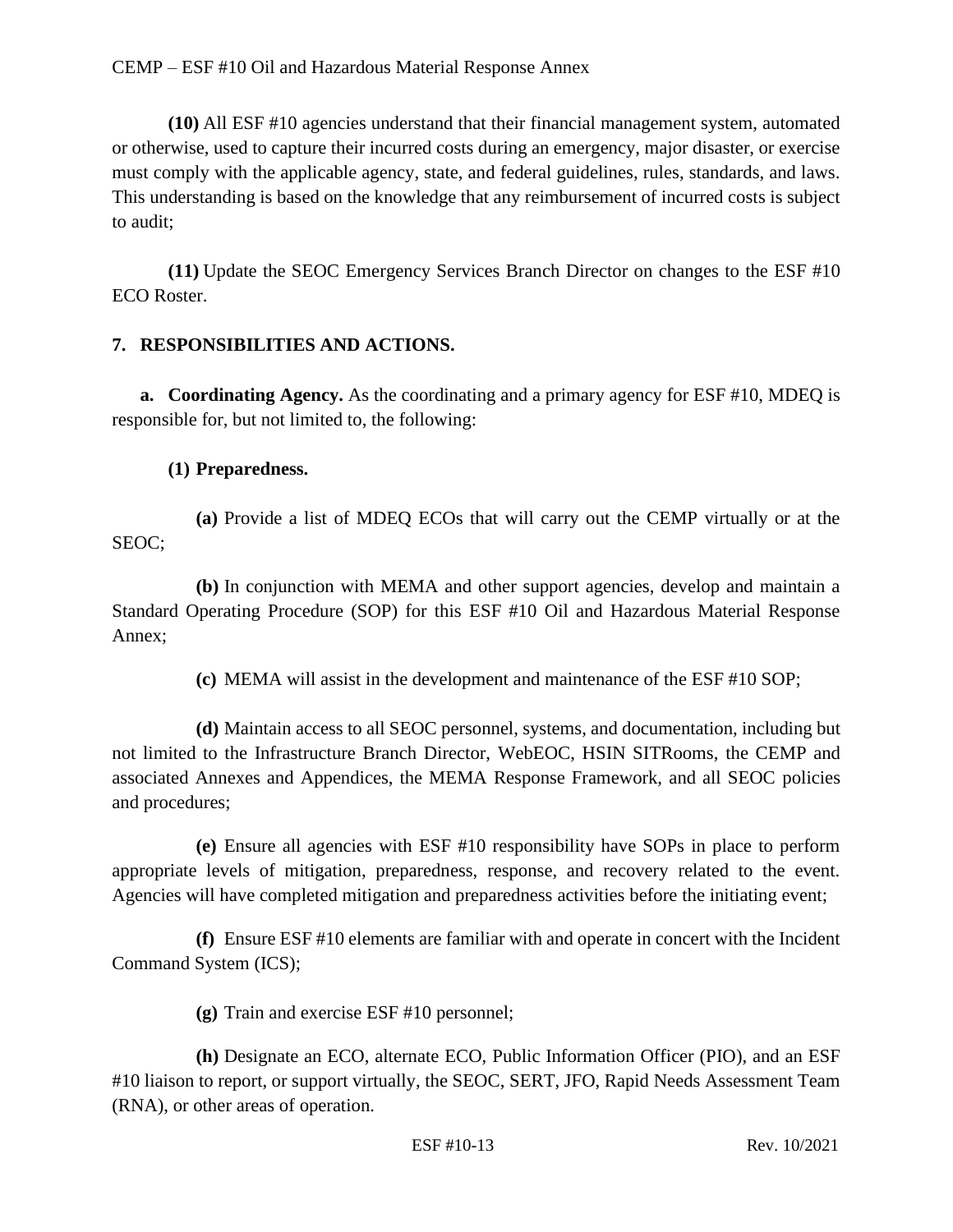## **(2) Pre-Incident.**

**(a)** MDEQ will develop and maintain alert and notification procedures for key oil and hazardous material response officials supporting ESF #10. MEMA will assist MDEQ in maintaining the alert and notification list for other agencies supporting ESF #10;

**(b)** Provide an ECO (and alternate if 24-hour coverage is necessary) and ESF #10 liaison (as required) to the SEOC;

**(c)** Notify support agency and partners on activation as needed and minimal staffing requirements;

**(d)** Conduct preliminary staff meeting with complete ESF #10 team assigned to establish strategies for approaching incident(s);

**(e)** Provides pre-incident staging of equipment and manpower if warranted by the situation at hand.

## **(3) Incident.**

**(a)** Upon activation of ESF #10, ECO will communicate pertinent information to all ESF #10 members. Such information will be a complete orientation of the ESF #10 mission, purpose, and scope of work;

**(b)** Provide information to the SEOC for dissemination to the public and private agencies as needed;

**(c)** Maintain information on private, public, and supplementary oil and hazardous material response resources outside the state;

**(d)** Ensure adequate communications are established and maintained;

**(e)** Obtain an initial situation and damage assessment through established intelligence procedures;

**(f)** Coordinate the distribution of assets as needed;

**(g)** Dispatch personnel from the MDEQ/OPC to provide state on-scene command within the established exclusion zone (hot zone), as needed;

**(h)** Coordinate with local OSC regarding appropriate protective actions and response for chemical and explosive type materials;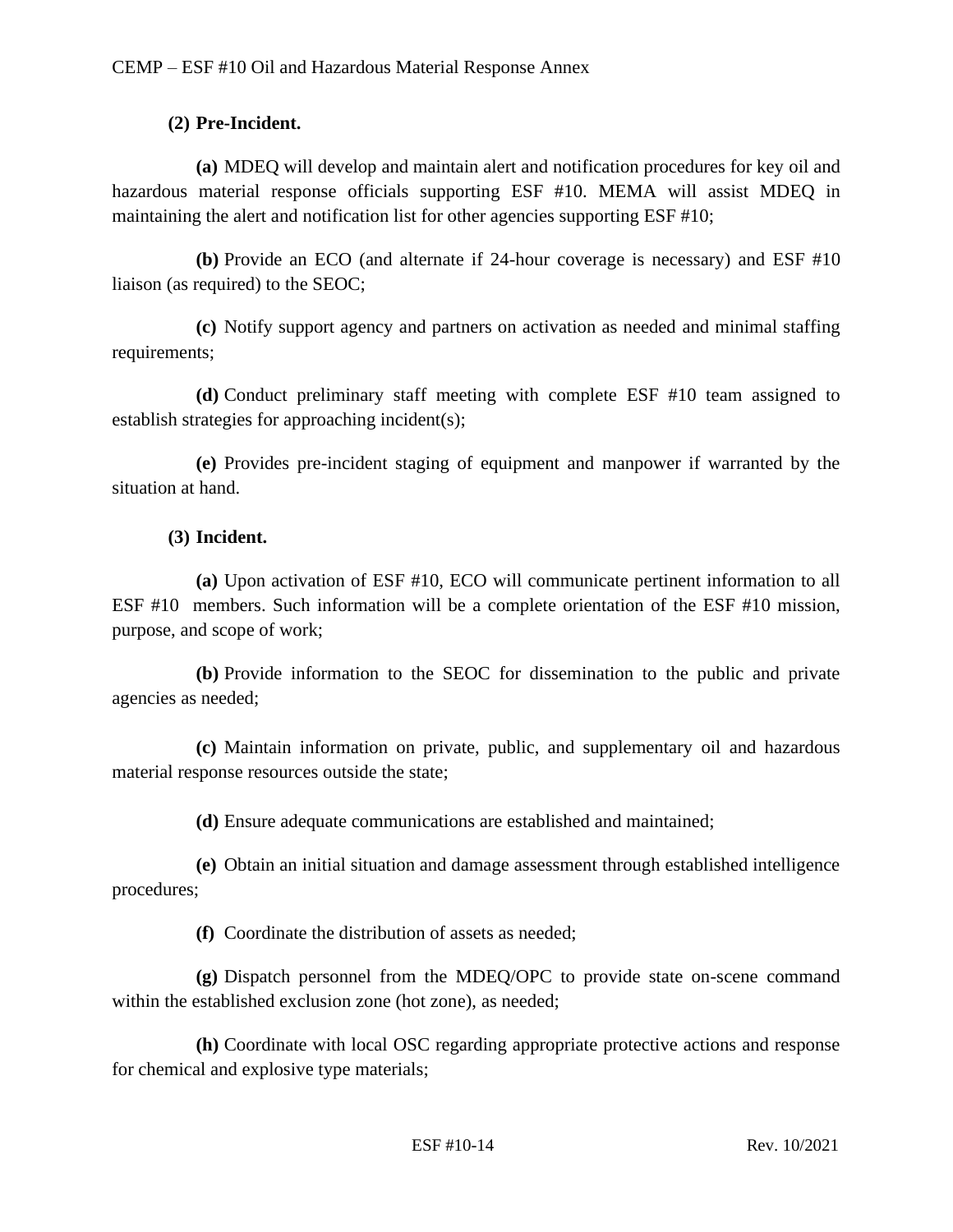**(i)** Identify, control (contain, isolate, neutralize, recover), and dispose of the nonradiological hazardous materials using assistance as needed from other states, federal, and industry sources;

**(j)** Identify and approve, or acquire approval for, removal methods and disposal sites;

**(k)** Prioritize the use of emergency responders and resources to respond to multiple incidents;

**(l)** Identify environmentally sensitive issues during response;

**(m)** Maintain compliance under existing environmental or statutory requirements;

**(n)** Provide liaison as required to SERT for impact assessment;

**(o)** Consult and work under the direction of MSDH/DRH;

**(p)** Maintain a complete log of actions taken, resource orders, records, and reports;

**(q)** Provide Situation Report (SITREP) and Incident Action Plan (IAP) input, via WebEOC and appropriate ICS Forms, according to the established operational timeline, eventspecific;

**(r)** Coordinate the efforts through a liaison to ESF #5;

**(s)** Assist in gathering and providing information to ESF #5 for establishing priorities;

**(t)** Assist in compiling and providing information to ESF #15/JIC for press releases;

**(u)** Participate in post-incident assessments of public works and infrastructure to help determine critical needs and potential workloads;

**(v)** Provide assessment for wetlands;

**(w)**Assist in assessment and coordination for ESF #3;

**(x)** ESF #10 may be asked by MEMA to provide personnel to the JFO to work closely with their federal counterparts at the established JFO(s) and in the field;

### **(4) Post-Incident.**

**(a)** Provide oversight restoration of wetlands if needed;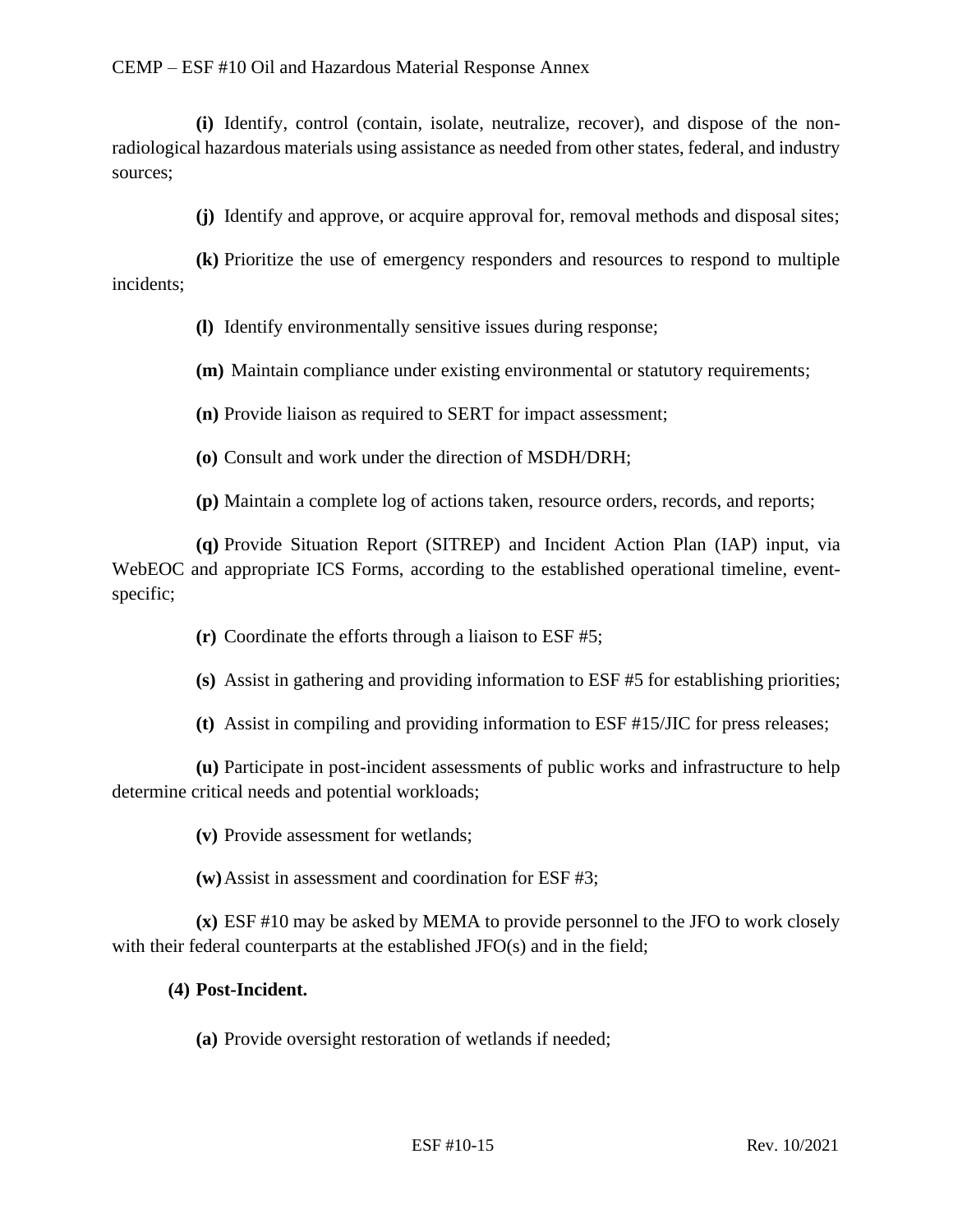**(b)** Prepare an After-Action Report/Improvement Plan (AAR/IP). The AAR/IP identifies key problems, indicates how they will be/were solved, and makes recommendations for improving ESF response operations;

**(c)** All ESF #10 organizations assist in the preparation of the AAR/IP;

**(d)** Submit input to [emergencyservices@mema.ms.gov](mailto:infrastructure@mema.ms.gov) and [planning@mema.ms.gov;](mailto:planning@mema.ms.gov)

**(e)** Review and recommend revision to plans and procedures as determined necessary;

**(f)** Copy, catalog, and properly file all records and documents on the incident;

**(g)** Compare ESF #10 staff records with MEMA network tasking and tracking system to assure accuracy.

## **(5) Recovery.**

**(a)** MDEQ evaluates site;

**(b)** Responsible state agencies conduct MDEQ requests evaluations;

**(c)** Provide assessment and coordination for the disposal of household hazardous waste (HHW).

**b. MSDH/DRH - Primary Agency.** As a primary agency for ESF #10, MDSDH/DRH is responsible for, but not limited to, the following:

**(1)** Provide oversight and technical direction for radiological or nuclear incidents;

**(2)** Assist as needed in the disposal of radiological waste.

**c. Primary and Supporting Agencies.** All ESF #10 Primary and Supporting Agencies are expected to:

**(1)** Coordinate their support with ESF #10 ECOs;

**(2)** Maintain access to all SEOC personnel, systems, and documentation, including but not limited to the Infrastructure Branch Director, WebEOC, HSIN SITRooms, Crisis Track, the State of Mississippi CEMP and associated Annexes and Appendices, the MEMA Response Framework, and all SEOC policies and procedures;

**(3)** Ensure parent agency administrative, supervisory, and technical personnel remain aware of the agency's role with MEMA and ESF #10;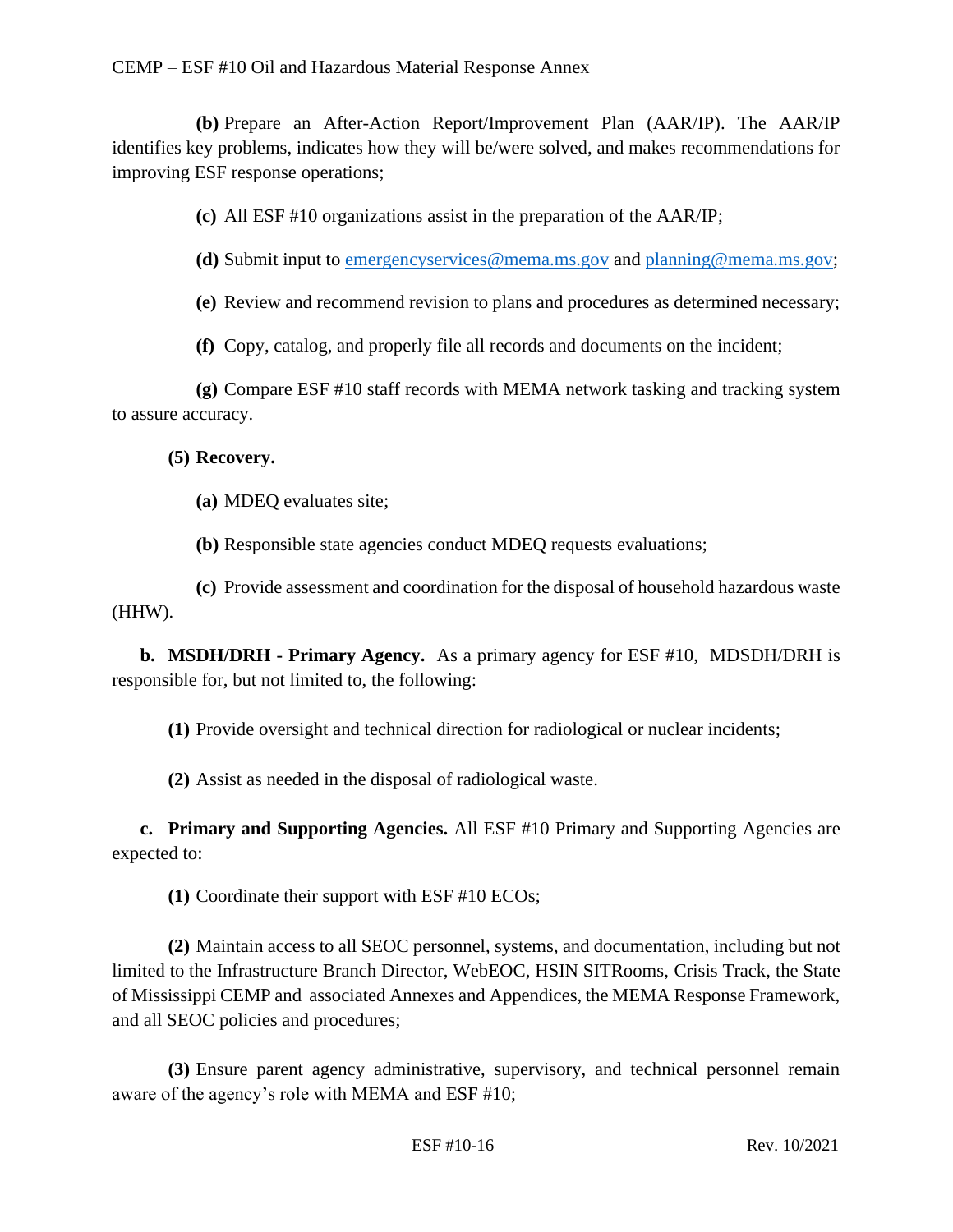**(4)** Locate, identify, and set up their operational work areas and maintain logistical support for them;

**(5)** Attend and support briefings and other coordination meetings, whether virtually, at the SEOC, or elsewhere;

**(6)** Participate in training and exercises when scheduled;

**(7)** Support development and maintenance of SOPs to enable them to perform appropriate levels of mitigation, preparedness, response, and recovery related to public works and engineering;

**(8)** Maintain operational logs, messages, requests, and other appropriate documentation for future reference;

**(9)** Maintain their maps, displays, status reports, and other information not included in the ESF #5 operations;

**(10)** Provide SITREP and IAP input, via WebEOC and appropriate ICS Forms, according to the established operational timeline, event-specific;

The chart on the following pages shows the responsibilities of the individual ESF #10 support agencies. The list contains, but is not limited to, the core functions required:

| <b>Agency</b>                                                         | <b>Functions</b>                                                                                                                                                                                                                                                                                                                                                                                                                                             |
|-----------------------------------------------------------------------|--------------------------------------------------------------------------------------------------------------------------------------------------------------------------------------------------------------------------------------------------------------------------------------------------------------------------------------------------------------------------------------------------------------------------------------------------------------|
| Mississippi<br>Emergency<br>Management<br>Agency (MEMA)               | Coordinate state resources in support of local authorities to help them<br>٠<br>fulfill all response functions outside the exclusion zone.<br>Alert and notify appropriate local, state, and federal agencies.<br>$\bullet$<br>Deploy SERT element to support on-scene communications and<br>$\bullet$<br>coordination functions.<br>Provide Superfund Amendments Reauthorization Act of 1986<br>$\bullet$<br>(SARA, Title III) information and action plan. |
| Mississippi<br>Department of<br>Agriculture and<br>Commerce<br>(MDAC) | Assist in the identification and evaluation of chemical agents within<br>$\bullet$<br>the capabilities of the agency.<br>Provide for proper control and disposal of these materials in<br>٠<br>coordination with other agencies.                                                                                                                                                                                                                             |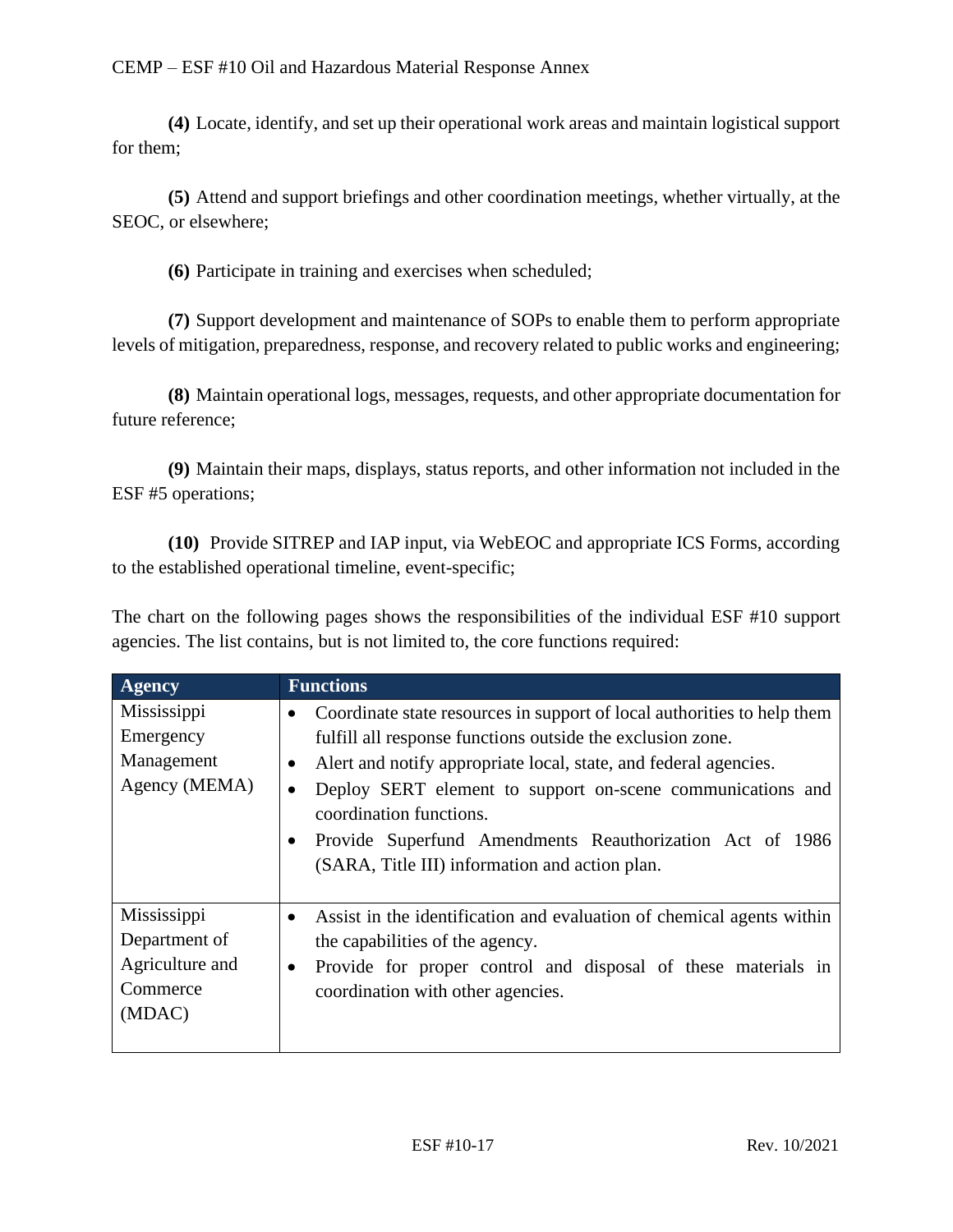| <b>Agency</b>                                                                                      | <b>Functions</b>                                                                                                                                                                                                                                                                                                                                                                                                                                       |
|----------------------------------------------------------------------------------------------------|--------------------------------------------------------------------------------------------------------------------------------------------------------------------------------------------------------------------------------------------------------------------------------------------------------------------------------------------------------------------------------------------------------------------------------------------------------|
| Mississippi State<br>University/<br><b>Extension Services</b><br>(MSU/ES)                          | Provide personnel to support hazardous materials management<br>$\bullet$<br>activities.                                                                                                                                                                                                                                                                                                                                                                |
| Mississippi State<br>Fire Academy<br>(MSFA)                                                        | Identify hazardous materials resources from academy<br>training<br>$\bullet$<br>records.<br>Provide technical assistance in action planning.<br>$\bullet$                                                                                                                                                                                                                                                                                              |
| Mississippi<br>Insurance<br>Department (MID)/<br><b>State Fire Marshal</b><br>(SFMO)               | Provide on-scene advice concerning hazards involving storage and<br>$\bullet$<br>transportation of liquefied, compressed gas. Activities meet air<br>and other<br>emission,<br>stormwater, wastewater,<br>environmental<br>standards.                                                                                                                                                                                                                  |
| Mississippi State<br>Department of<br>Health<br>(MSDH)/Division<br>of Radiological<br>Health (DRH) | • Advise the OSC regarding appropriate actions for biological and<br>radiological materials.<br>Identify, isolate, control, and dispose of radiation sources in<br>accordance with regulations and in the best interest of public health<br>and safety.<br>Identify, isolate, recover, and dispose of biological materials according<br>$\bullet$<br>to department regulations.<br>Provide health-related information to protect responding personnel. |
| Mississippi<br>Department of<br><b>Marine Resources</b><br>(MDMR)                                  | • Provide technical assistance and response personnel to MDEQ for any<br>oil or other hazardous materials spills that impact coastal zone waters.<br>Provide information regarding environmentally and ecologically<br>$\bullet$<br>sensitive issues.                                                                                                                                                                                                  |
| Mississippi<br>Department of<br>Wildlife, Fisheries,<br>and Parks<br>(MDWF&P)                      | Provide available equipment for oil, hazardous materials events.<br>Provide personnel for support of radiological accidents/incidents.<br>Provide information on the State's threatened and endangered species<br>$\bullet$<br>within an impacted area.                                                                                                                                                                                                |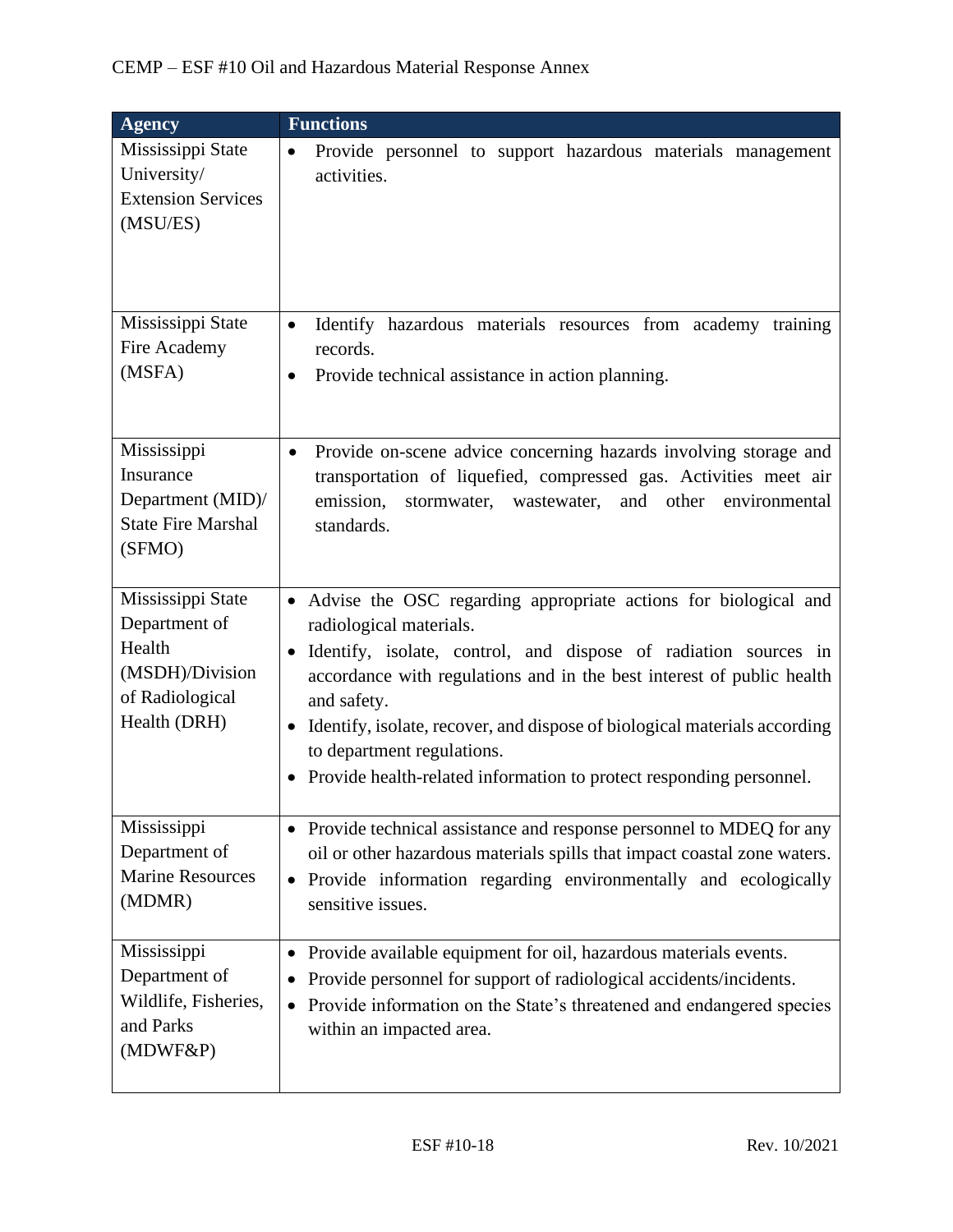| <b>Agency</b>                                                                                            | <b>Functions</b>                                                                                                                                                                                                                                                                                                                                                                                                                                                                                             |
|----------------------------------------------------------------------------------------------------------|--------------------------------------------------------------------------------------------------------------------------------------------------------------------------------------------------------------------------------------------------------------------------------------------------------------------------------------------------------------------------------------------------------------------------------------------------------------------------------------------------------------|
| Mississippi<br>Department of<br>Archives and<br>History (MDAH)                                           | Provide information as the State's Historic Preservation Officer<br>$\bullet$<br>(SHPO) on potentially impacted historical sites within an oil or hazmat<br>release.                                                                                                                                                                                                                                                                                                                                         |
| Mississippi Military<br>Department<br>(MMD)/Mississippi<br><b>National Guard</b><br>(MSNG)               | Provide technical advice and assistance for hazardous incidents.<br>$\bullet$                                                                                                                                                                                                                                                                                                                                                                                                                                |
| Mississippi Oil and<br><b>Gas Board</b><br>(MOGB)                                                        | Provide information regarding oil and gas well-operating sites and<br>$\bullet$<br>provide technical liaison and assistance in emergencies.                                                                                                                                                                                                                                                                                                                                                                  |
| Mississippi<br>Department of<br><b>Public Safety</b><br>(MDPS)/Highway<br><b>Safety Patrol</b><br>(MHSP) | Notify MEMA of all reported events and provide situation reports.<br>$\bullet$<br>Secure the scene and organize and coordinate response on state and<br>federal highways until relieved by appropriate authorities.<br>Assist local officials, including communications, security, and traffic<br>$\bullet$<br>control.<br>Identify, isolate, recover, and dispose of biological materials<br>$\bullet$<br>according to department regulations.<br>Provide health-related information to protect responders. |
| Mississippi Public<br>Service<br>Commission<br>(MPSC)                                                    | Provide technical advice and enforcement in transporting hazardous<br>$\bullet$<br>materials by rail, motor carrier, and pipelines.                                                                                                                                                                                                                                                                                                                                                                          |
| Mississippi<br>Department of<br>Transportation<br>(MDOT)                                                 | Provide for traffic routing and control.<br>$\bullet$<br>Coordinate the containment, removal, and disposal of hazardous<br>materials on federal and state highway systems.<br>Authorize the waiving of weight limitations on federal and state<br>$\bullet$<br>highways.<br>Provide inspection and enforcement of state laws and requirements for<br>hazardous materials shipments at designated weigh stations on<br>highway systems.                                                                       |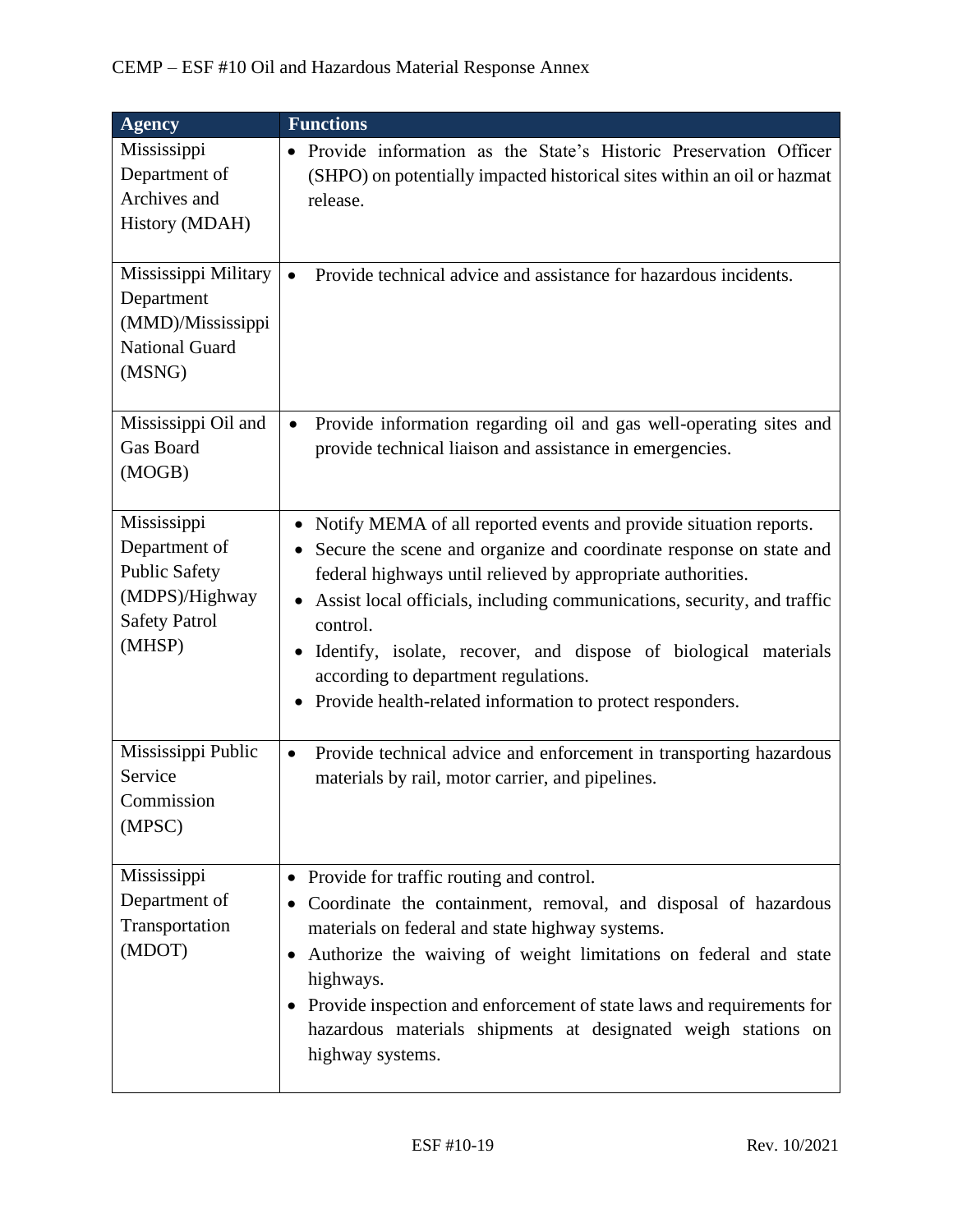| <b>Agency</b>       | <b>Functions</b>                                                 |
|---------------------|------------------------------------------------------------------|
| University of       | • Provide poison control measures.                               |
| Mississippi Medical | Provide emergency health care measures.<br>$\bullet$             |
| Center (UMMC)       | • Advise treatment strategy for local hospitals inexperienced or |
|                     | untrained in the treatment of hazardous materials victims.       |
|                     | Provide resources to deal with mass casualties.                  |
|                     |                                                                  |

**8. AUTHORITIES and REFERENCES.** The procedures in this ESF #10 Oil and Hazardous Material Response Annex are built on the core coordinating structures of the CEMP. The specific responsibilities of each department and agency are described in the respective ESF, Support, and Incident Annexes, internal agency plans, policies, and procedures. See the CEMP Base Plan, SEOC Emergency Service Branch, or ESF #10 for a comprehensive list of Authorities and References. Listed below are some of the authorities and references addressed explicitly in this Annex:

- **a.** 40 CFR Part 300 National Oil And Hazardous Substances Pollution Contingency Plan (1994) [https://www.govinfo.gov/content/pkg/CFR-2011-title40-vol28/pdf/CFR-2011-title40](https://www.govinfo.gov/content/pkg/CFR-2011-title40-vol28/pdf/CFR-2011-title40-vol28-part300.pdf) [vol28-part300.pdf](https://www.govinfo.gov/content/pkg/CFR-2011-title40-vol28/pdf/CFR-2011-title40-vol28-part300.pdf)
- **b.** Comprehensive Environmental Response, Compensation, and Liability Act (1980) <https://www.epa.gov/superfund/superfund-cercla-overview>
- **c.** 33 U.S.C. §1251 et seq. Clean Water Act (1972) <https://www.epa.gov/laws-regulations/summary-clean-water-act>
- **d.** 33 U.S.C. §2701 et seq. Oil Pollution Act (1990) <https://www.epa.gov/enforcement/oil-pollution-act-opa-and-federal-facilities>
- **e.** 42 U.S.C. §11001 et seq.Emergency Planning & Community Right-To-Know Act (1986) [https://www.epa.gov/laws-regulations/summary-emergency-planning-community-right](https://www.epa.gov/laws-regulations/summary-emergency-planning-community-right-know-act)[know-act](https://www.epa.gov/laws-regulations/summary-emergency-planning-community-right-know-act)
- **f.** Superfund Amendments and Reauthorization Act (SARA) (1986) <https://www.epa.gov/superfund/superfund-amendments-and-reauthorization-act-sara>
- **g.** Public Law 104-321, October 1996 (EMAC) [Public Law 104-321, October 1996](https://www.congress.gov/104/plaws/publ321/PLAW-104publ321.pdf)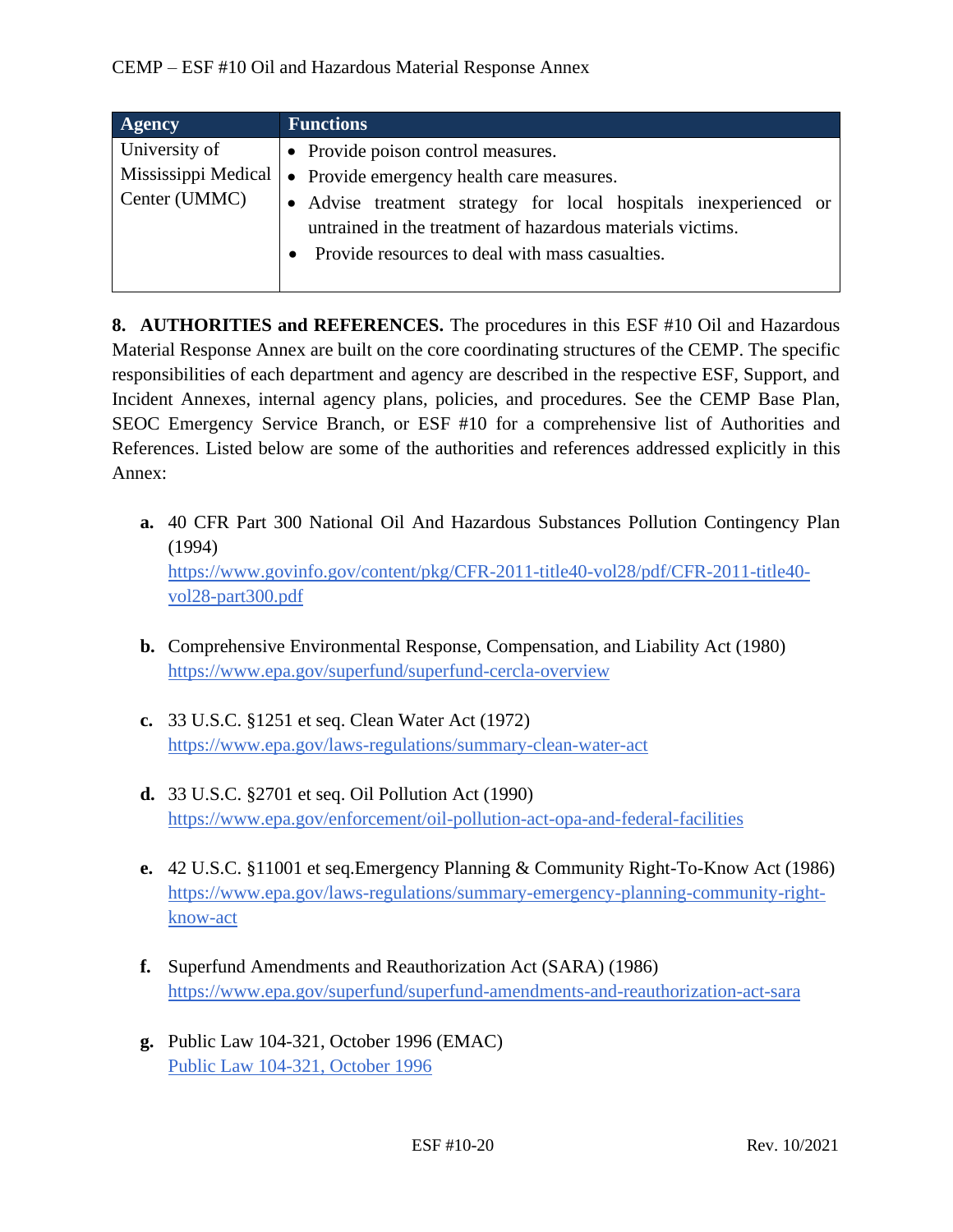- **h.** Mississippi Code of 1972, Title 33, Chapter 15, Emergency Management and Civil Defense [Mississippi Code of 1972, Title 33, Chapter 15](https://law.justia.com/codes/mississippi/2010/title-33/15/)
- **i.** Mississippi Code of 2018, Title 45, Chapter 18 Emergency Management Assistance Compact (EMAC) [Mississippi Code of 2018, Title 45, Chapter 18](https://law.justia.com/codes/mississippi/2018/title-45/chapter-18/)
- **j.** National Incident Management System, Third Edition, October 2017 <https://www.fema.gov/media-library/assets/documents/148019>
- **k.** National Preparedness Goal, Second Edition, September 2015 <https://www.fema.gov/media-library/assets/documents/25959>
- **l.** National Response Framework, Fourth Edition, October 2019 [https://www.fema.gov/sites/default/files/2020-04/NRF\\_FINALApproved\\_2011028.pdf](https://www.fema.gov/sites/default/files/2020-04/NRF_FINALApproved_2011028.pdf)
- **m.** National Disaster Recovery Framework, Second Edition, June 2016 [https://www.fema.gov/sites/default/files/2020-](https://www.fema.gov/sites/default/files/2020-06/national_disaster_recovery_framework_2nd.pdf) [06/national\\_disaster\\_recovery\\_framework\\_2nd.pdf](https://www.fema.gov/sites/default/files/2020-06/national_disaster_recovery_framework_2nd.pdf)
- **n.** National Protection Framework, Second Edition, June 2016 [https://www.fema.gov/sites/default/files/2020-04/National\\_Protection\\_Framework2nd](https://www.fema.gov/sites/default/files/2020-04/National_Protection_Framework2nd-june2016.pdf)[june2016.pdf](https://www.fema.gov/sites/default/files/2020-04/National_Protection_Framework2nd-june2016.pdf)
- **o.** National Prevention Framework, Second Edition, June 2016 [https://www.fema.gov/sites/default/files/2020-04/National\\_Prevention\\_Framework2nd](https://www.fema.gov/sites/default/files/2020-04/National_Prevention_Framework2nd-june2016.pdf)[june2016.pdf](https://www.fema.gov/sites/default/files/2020-04/National_Prevention_Framework2nd-june2016.pdf)
- **p.** National Mitigation Framework, Second Edition, June 2016 [https://www.fema.gov/sites/default/files/2020-](https://www.fema.gov/sites/default/files/2020-04/National_Mitigation_Framework2nd_june2016.pdf) [04/National\\_Mitigation\\_Framework2nd\\_june2016.pdf](https://www.fema.gov/sites/default/files/2020-04/National_Mitigation_Framework2nd_june2016.pdf)
- **q.** FEMA National Incident Support Manual, Change 1, January 2013 [https://www.fema.gov/sites/default/files/2020-](https://www.fema.gov/sites/default/files/2020-04/FEMA_National_Incident_Support_Manual-change1.pdf) [04/FEMA\\_National\\_Incident\\_Support\\_Manual-change1.pdf](https://www.fema.gov/sites/default/files/2020-04/FEMA_National_Incident_Support_Manual-change1.pdf)
- **r.** FEMA Incident Action Planning Guide, July 2015 [https://www.fema.gov/sites/default/files/2020-](https://www.fema.gov/sites/default/files/2020-07/Incident_Action_Planning_Guide_Revision1_august2015.pdf) [07/Incident\\_Action\\_Planning\\_Guide\\_Revision1\\_august2015.pdf](https://www.fema.gov/sites/default/files/2020-07/Incident_Action_Planning_Guide_Revision1_august2015.pdf)